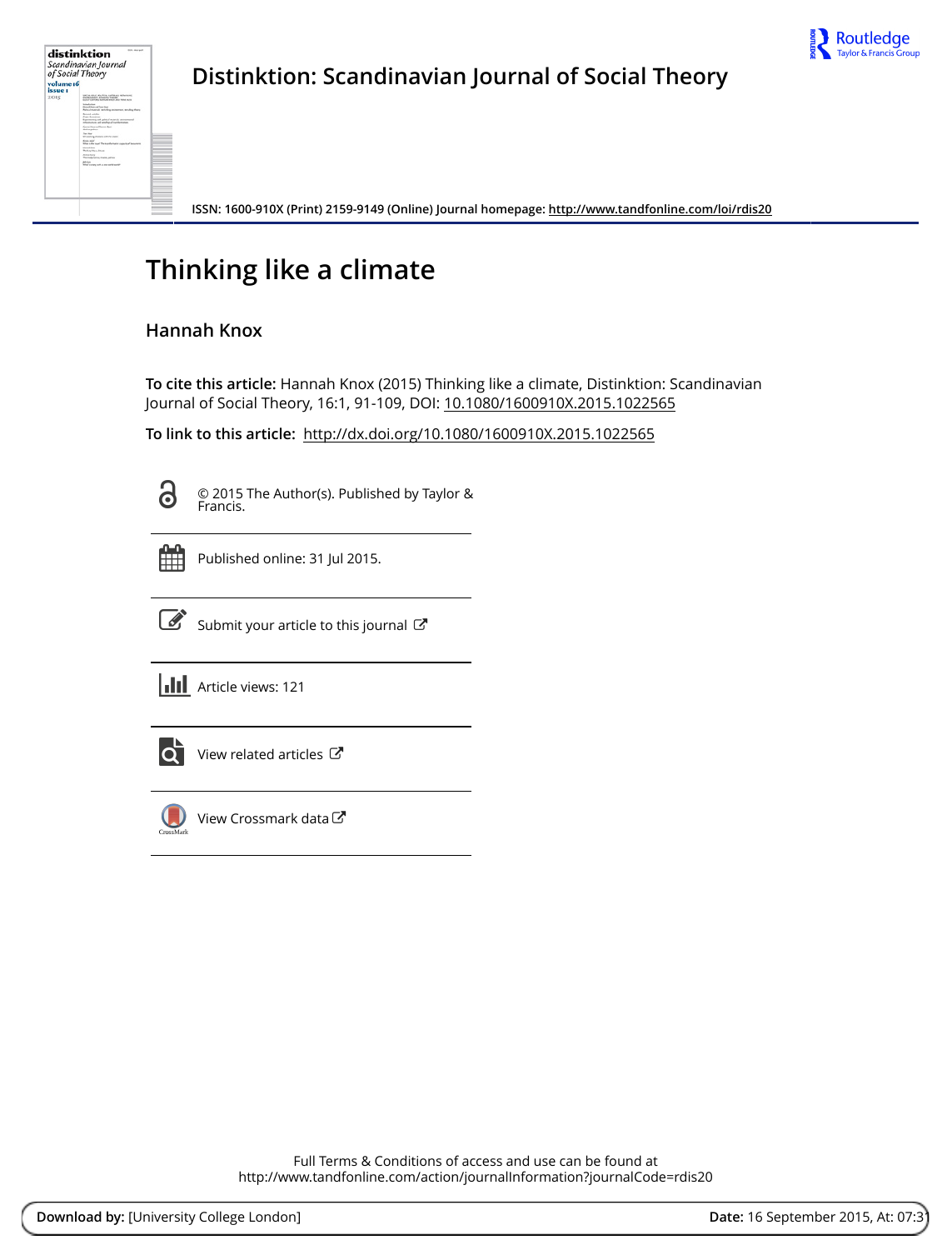# RESEARCH ARTICLE

## Thinking like a climate

Hannah Knox<sup>\*</sup>

Department of Anthropology, University College London, London, UK

This paper explores the ontological implications of global climate change as climate science becomes grounds for politics. Prompted by parallels between what I call 'climate thinking' and recent philosophical work on the materiality of scientific practice, the paper draws on the work of Karen Barad to explore the ontological contours of scientific descriptions of anthropogenic climate change and the implications of this ontology as it gets taken up in politics. The paper explores how consensus around the reality of climate change has begun to shift the focus of climate politics away from the issue of uncertainty towards the question of the appropriate sites and agents of political action. Focusing on the relationship between the materiality of climate change enacted by scientific descriptions of a changing climate and the political responses these descriptions have provoked, the paper argues that approaching climate as a political material is far from a retreat from a more humanist version of politics. Rather, an attention to climate ontology in fact leads to the observation that climate change is reintroducing political questions of agency, ethics, and responsibility into domains where these questions have been until now bracketed out as issues of social and not scientific concern.

Keywords: climate; objectivity; ontology; politics; responsibility; science; uncertainty

'Climate change' means a change of climate which is attributed directly or indirectly to human activity that alters the composition of the global atmosphere and which is in addition to natural climate variability observed over comparable time periods. (United National Framework Convention on Climate Change, Article 1)

In 2014, the International Panel on Climate Change (IPCC) released its report on Impacts, Adaptation and Vulnerability. On page 17 of the report, a remarkable claim was made: The report stated, for the first time in an IPCC document, 'human interference with the climate is occurring' (IPCC [2014](#page-18-0), 17; emphasis added). The certainty of this statement recalled for me a conversation that I had had three years earlier during ethnographic research on climate action and carbon reduction in Manchester. I had been discussing my academic interest in the cultural politics of climate change with Richard Sharland, the then head of Manchester City Council's Environmental Strategy Team, and had suggested that the politics of climate change hinged on the issue of uncertainty. Sharland had disagreed. Citing Al Gore's film, An Inconvenient Truth, he stressed that the big political challenge for those attempting to tackle climate change was not uncertainty but the inconvenience of the

<sup>\*</sup>Email: [h.knox@ucl.ac.uk](mailto:h.knox@ucl.ac.uk)

<sup>© 2015</sup> The Author(s). Published by Taylor & Francis.

This is an Open Access article distributed under the terms of the Creative Commons Attribution License [\(http://creativecommons.](http://creativecommons.org/licenses/by/4.0/) [org/licenses/by/4.0/](http://creativecommons.org/licenses/by/4.0/)), which permits unrestricted use, distribution, and reproduction in any medium, provided the original work is properly cited.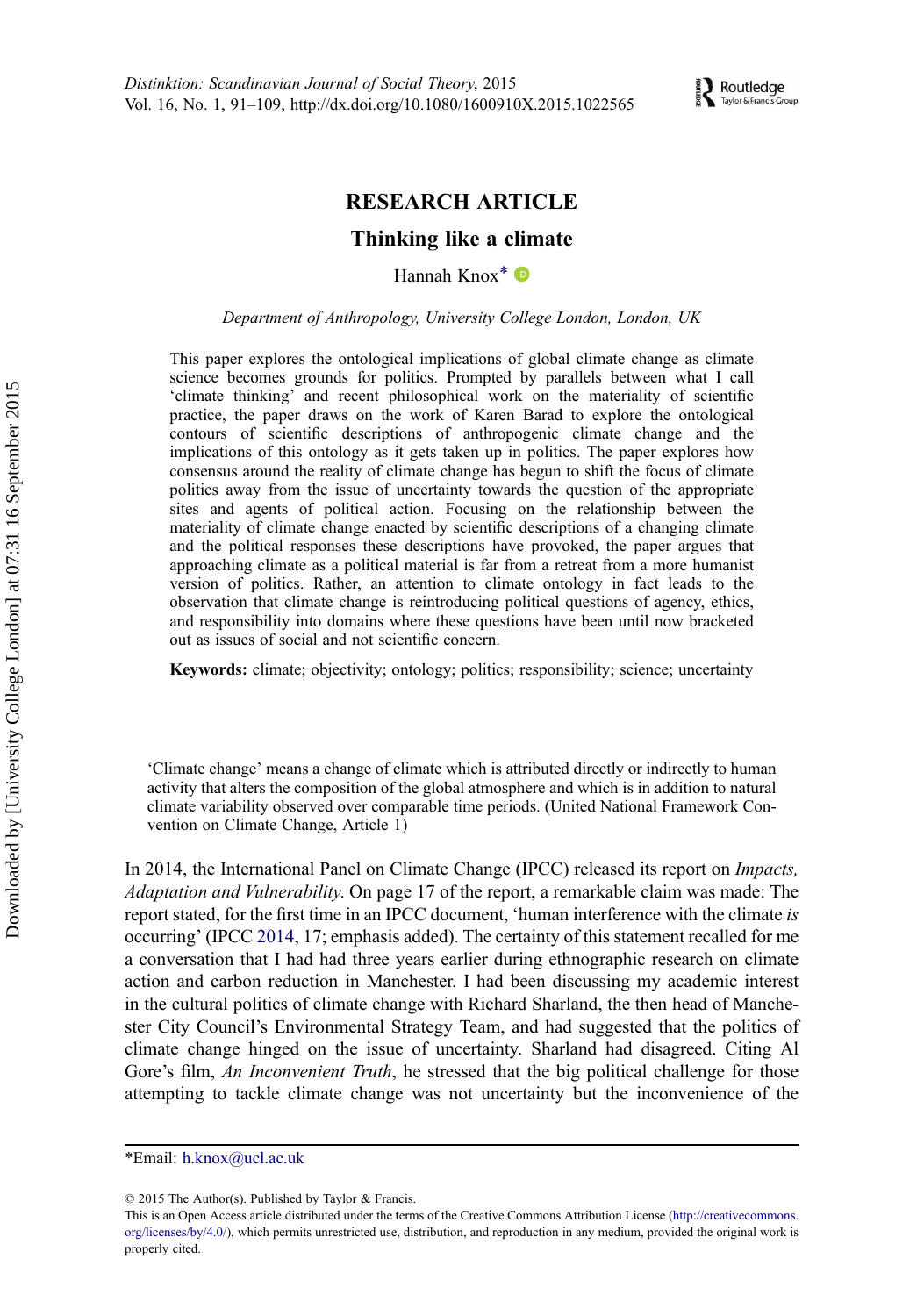implications of scientific data that were 'producing messages that we don't want to hear'. For Sharland, uncertainty was a distraction from the more important barriers to action on climate change: a get-out, or excuse for inaction.

In 2011, Richard Sharland's insight seemed to go against the grain of much that had been written on the place of uncertainty in the political challenges of climate change (Shackley and Wynne [1996;](#page-19-0) Saloranta [2001;](#page-19-0) O'Reilly et al. [2011;](#page-19-0) Yearly [1992\)](#page-19-0). However, since 2011 the politics of climate change has seen a continued shift from discussions of uncertainty to the establishment of an ever more robust consensus on the facticity of human-induced global warming (Edwards [2010](#page-18-0)). In 2001 the Third IPCC Working Group I Assessment Report on climate change stated that the panel was only 66% certain that climate change was induced by human activity. By 2013 and the publication of the Fifth IPCC Working Group I Assessment Report, the level of certainty quoted in the report had risen to 95%, provoking the subtle shift from a language of probability to a language of fact.

Whilst the IPCC report alone is of course insufficient to quieten the most vociferous of climate sceptics, its conventionally conservative approach to assessing the findings of climate science suggests that the move to re-articulate the role of humans in climate change as fact rather than probability is indicative of a more pervasive acceptance that human-induced climate change is 'real' (Brysse et al. [2013\)](#page-18-0). Indeed during my own field-work amongst councillors and officers working in the areas of health, waste, community support, economic regeneration, and environment in a local authority in the North of England, I spoke to no one who doubted the reality of climate change and its potential harmful effects. As with the latest IPCC report, the matter of whether climate change was happening, or not, was not the issue. In this shifting discourse, discussions about what to do about climate change were no longer dominated by worries about the truth status of scientific models, but had begun to focus instead on the implications of climate as a new geo-social leviathan.

Although the transformation from probability to fact might appear trivial, I suggest that it indicates an important moment in the way in which the relationship between the action of humans and the action of their environments is being approached in governmental circles. Taking human-induced climate change to have been endorsed as a scientific fact allows us provisionally to set aside uncertainty as the focus of political wrangling, and to open up our analysis of climate politics to consider the way in which climate-change-as-fact reframes questions about the appropriateness of different kinds of action against climate change and the sites where this action should take place. Until very recently, the ambiguous facticity of climate change remained a driving consideration in discussions of how governments and individuals should respond to the threat of global warming (Schneider and Kuntz-Duriseti [2002;](#page-19-0) Webster [2002;](#page-19-0) Hulme [2009](#page-18-0)). Deciding who should be responsible for doing something about a problem whose causes were still unverified and whose reality was thus in doubt was frequently deferred by appeals to science to provide the evidence that current practices were harmful, and that counteraction would be effective in mitigating the worst-case scenarios that some climate models were predicting. However, if the latest IPCC report is to be taken as an indicator of a more general acceptance of the reality of climate change in governmental discourse, our analytical attentions must also move from the issue of how truths become established and/or contested, to the implications of the ontology of the version of climate change we find in governmental practice.

Focusing on climate-change-as-fact prompts an analytical move for those scholars interested in the political implications of climate change away from questions of epistemology and struggles over the establishment of truth claims. It shifts the discussion away from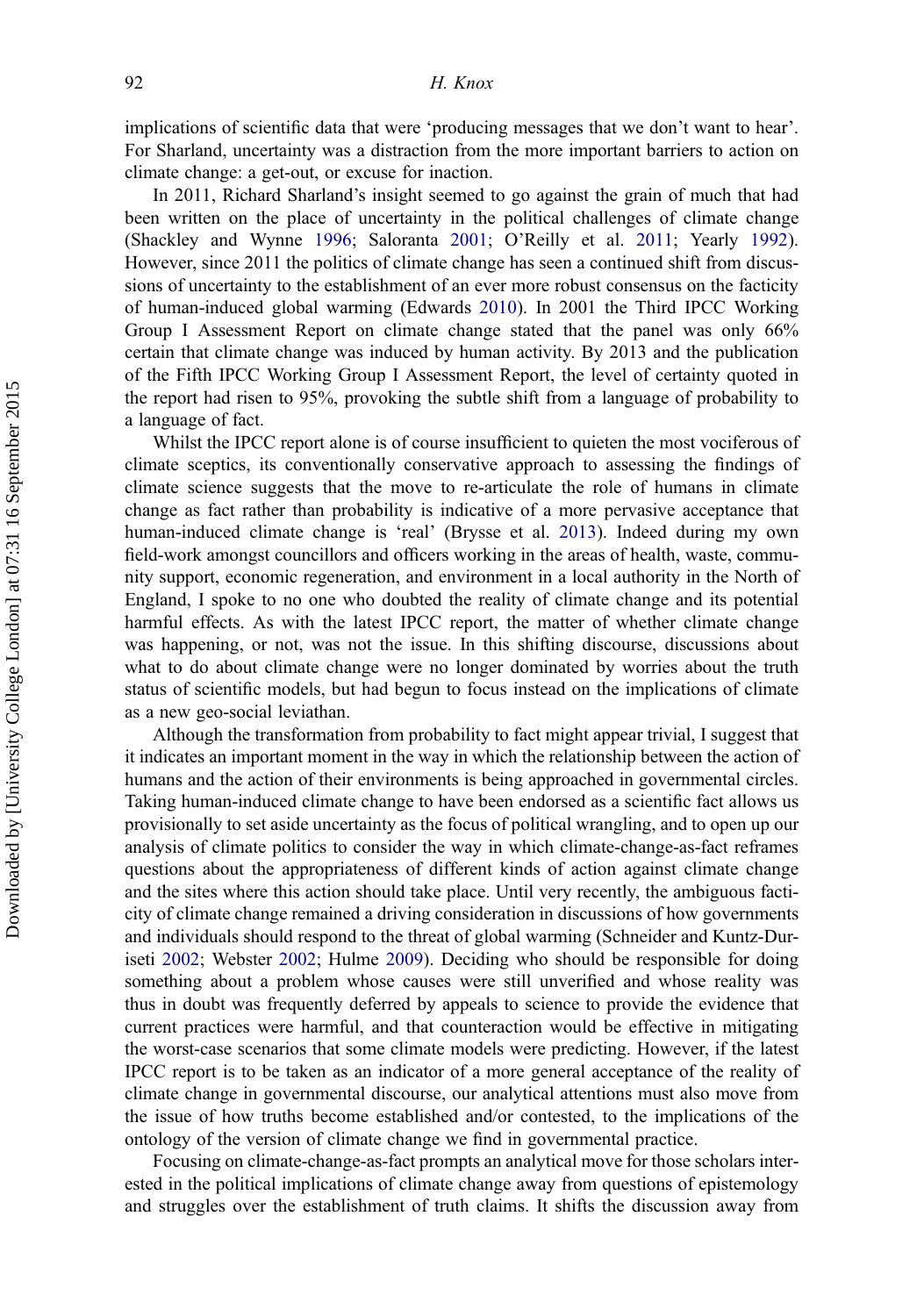questions regarding the verifiability of data and the appropriateness of particular methodological techniques for predicting the future, to consider how climate 'itself' is being activated as what we might call a 'political material'. Specifically, it raises the question of how an ontology of climate, as it becomes revealed through both predictive climate models and the reformulation of social life through the lens of carbon emissions, is itself working to frame debates about political action.

In what follows I draw both on my own field-work with local government actors who are attempting to create forms of social intervention that respond to the findings of climate scientists, and on public discussions among climate scientists about their political responsibilities as climate scientists to do something about climate change. Focusing on the way in which a science-defined version of climate change is being appealed to as a prompt for political action, and on the ambivalences that this appeal is throwing up in these two spheres, I interrogate how a changing climate is figuring as what we might call a political material. In order to shed light on how a scientific definition of climate change is unsettling some of the boundaries between science and politics, I turn my attention to understanding the relational ontology of climate change as it is described by policy-facing climate scientists. This leads to the observation that the relational ontology of climate change bears some resemblance to the ontological propositions of much post-constructivist philosophy of science, and in particular Karen Barad's science-derived philosophy of 'agentive realism' which emerges out of the challenges that quantum physics posed to the foundations of objective science (Barad [2007\)](#page-18-0). Building on and extending Barad's philosophy to demarcate the relational ontological commitments of policy-oriented climate science, I explore how these relational principles have come to inflect the forms of political intervention that are emerging as a direct response to climate science. In this way I extrapolate some of the ways in which climate change might be figuring as a political material.

#### A politics of climate change

The empirical inspiration for this paper derives from an ethnographic study that I conducted between 2011 and 2013 with a network of people in Manchester, UK, who were attempting to develop institutional and governmental responses to the threat of global climate change. The study involved my participation in and observation of a range of governmental and quasi-governmental initiatives oriented towards an overall reduction of carbon emissions for the city of Manchester. These included institution-specific projects to reduce the carbon emissions of particular organizations, city-wide projects to insulate houses and transform people's energy use, and a multi-lateral project that aimed to transfer expertise on carbon reduction between Manchester and other European cities.

One thing that was shared by the participants in all of these initiatives was the idea that carbon reduction was a direct and logical response to the kind of climate science summarized in the IPCC document above. None of the policy documents circulating in the city at the time of my field-work entered into any kind of discussion about the validity of climate science, but took the status of scientific knowledge on climate change as established and uncontroversial. The beginning of Manchester's Climate Change Action plan, for example, stated:

CO2 is a gas: the invisible image of expended carbon, and a spent natural resource.

CO2 currently consists of more than 380 parts per million of the earth's atmosphere, and it is rising. 350 parts per million is the optimum level for life as we know it, probably the best level for people and all of nature to prosper.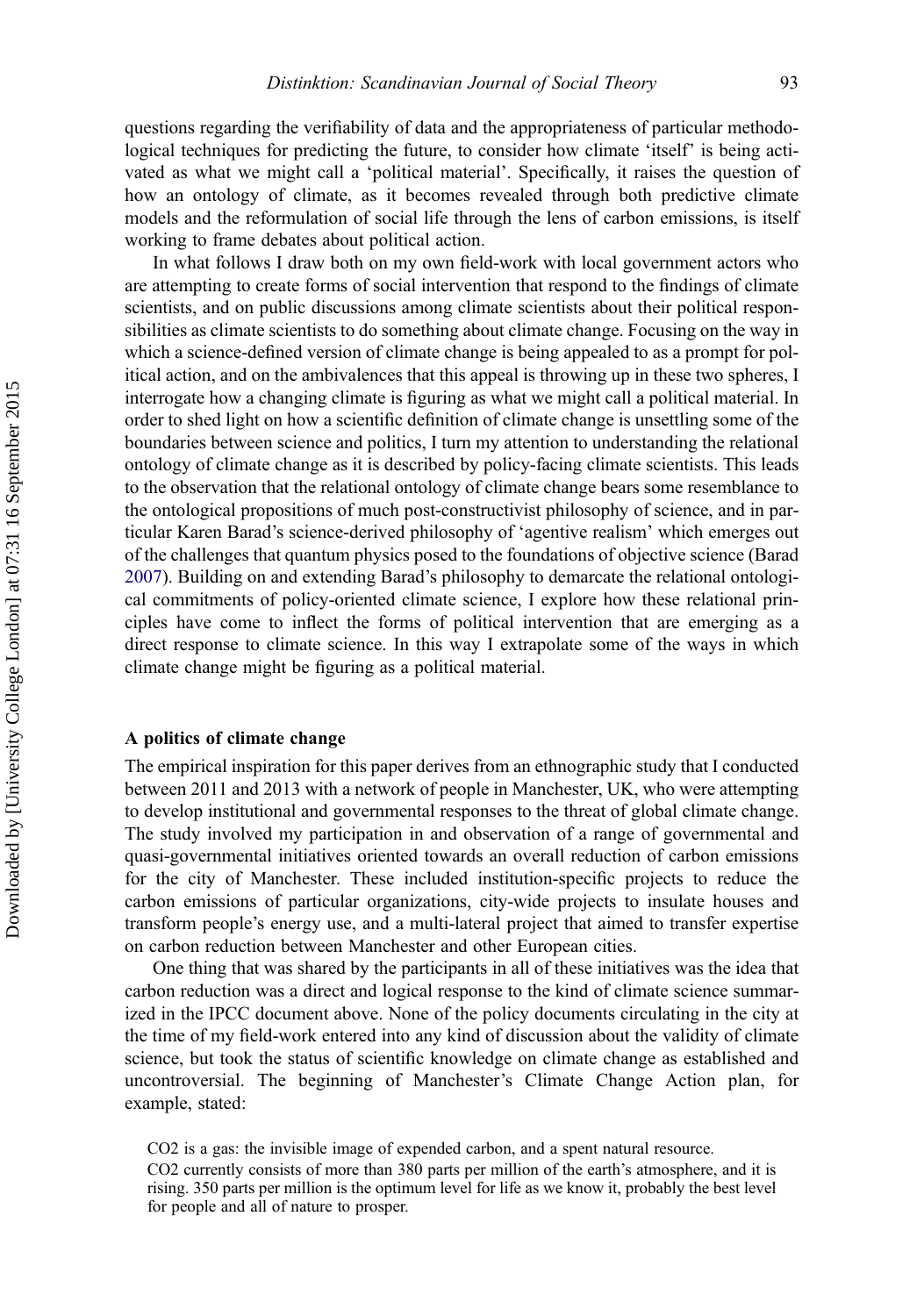It is the responsibility of all of us to reduce CO2 emissions and spend our carbon more carefully. This document outlines the actions we need to take. (MACF [2009,](#page-19-0) 3)

One of the initiatives that was developed and launched during the time of my field-work was a programme of 'carbon literacy'. Developed by a community interest company in close collaboration with the local council, the Manchester carbon literacy programme was designed as a method through which Manchester's citizens could be inducted into the science and governance of climate change and, accordingly, encouraged to change their behaviour in a way that would begin to impact on global climate change.

The training in Carbon Literacy was offered initially to the employees of a number of organizations, including officers and councillors working within the city council itself. The principle of the programme, as with other activities oriented to bringing about social and behavioural change to reduce carbon emissions, was that people would be trained up to become carbon literate and would then be able to impart their learning to colleagues through a model of peer-to-peer learning. The Carbon Literacy programme proceeded through a two-stage process, starting with a half-day online learning session, followed by a face-to-face training session that was meant to reinforce the lessons learnt through the online learning.

The content for the online learning section of the site had been developed in consultation with climate scientists working at a local university who had provided information on topics including: 'how climate here and elsewhere is likely to change', 'what greenhouse gases are and their relationship to weather and climate', and 'how our actions impact on climate change'. Learners were taken through these topics and provided with graphics such as a visual representation of what a tonne of carbon might look like, before being encouraged to estimate their carbon footprint and to work out ways of reducing their carbon impact in future.

During the face-to-face training sessions emphasis was placed on reinforcing the message that people needed to begin to feel responsible for their own carbon emissions. Although the idea was that those trained up in carbon literacy would go on to train other people, the expectation was not that they would become experts in climate science but rather that they would promote a particular understanding of how people should conceive of their place within a global climate system. The sessions opened for example with a round of 'green bingo'. Designed as an ice-breaker, each person in the room was given a card which had a bingo grid filled in with a set of environmentally friendly behaviours including: 'cycles to work', 'is vegetarian', 'recycles', 'always turns off computer screen'. People then had to circulate around the room, finding someone who did one of the activities on the grid, gradually filling up the grid until one person won the game. In order to reinforce the idea that carbon reduction was a necessary practice, various epistemological devices were used, including the graphic representation of a tonne of carbon dioxide, the calculation of how many worlds would be needed to sustain each person's consumption activities, and the ecological footprint for each participant which was compared with similar footprints for those living in other parts of the world. The workshop was oriented to ensuring that people understood precisely how the relationship between their daily practices and climate change should be conceived, and how this conceptualization might provide the basis for making practical choices about how and what they should consume.

Inculcating a sense of responsibility in citizens in both this project and others thus involved attuning people to the basic science of climate change and as well as providing them with ideas for how they might respond to a transformed interpretation of their own place within a global climate system. The political work of reducing carbon emissions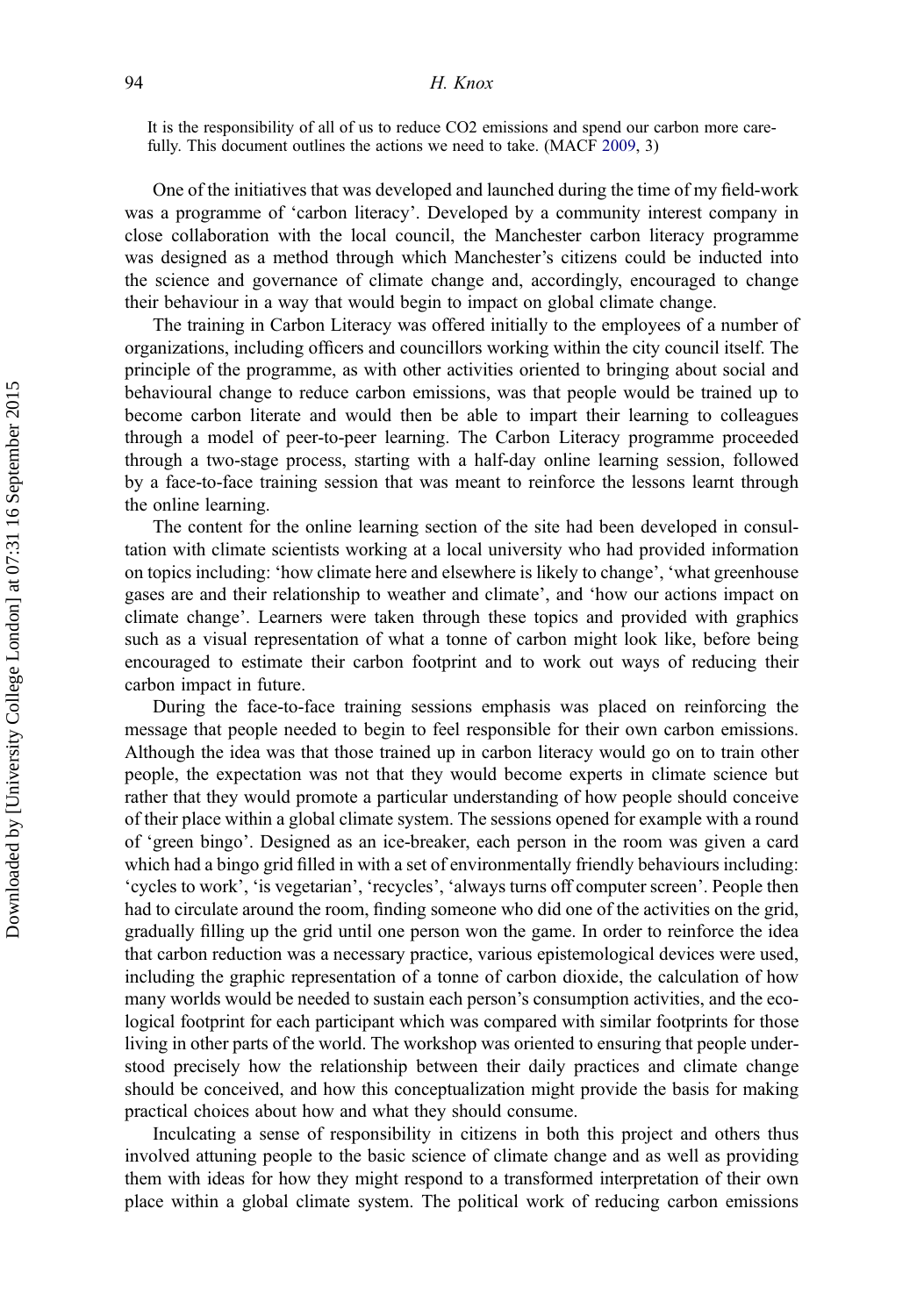within these local authority initiatives rarely revolved around convincing hardened climate sceptics that climate change was real. The struggle was rather one of how to encourage people to recognize themselves as a constituent part of a global climate system, and to alter their actions accordingly.

The local politics of climate change revolved then around instilling a particular sense of human-environmental relationality amongst the general public. The aim of the carbon literacy programme was ambitious – every Manchester citizen was to be offered carbon literacy training by 2020. No longer was it to be acceptable for people to imagine themselves to be divorced from broader systems dynamics that crossed not only communities and national borders, but also a line between nature and society. The role of government in this setting was to find ways of transforming people's understanding of their place in a global environmental system by encouraging them to think of themselves not just as isolated individuals with personal needs and wants, but rather to conceive of themselves as constituent parts of the climate system described by climate scientists.

The means by which this was to be achieved was, as we have seen, in the first instance by providing people with basic scientific facts. Resting very much within the logic of a modernist form of scientific objectivity (Daston and Galison [1992](#page-18-0)), graphical depictions of climate science used in these training sessions and in other public engagement events offered a singularized picture of past global warming and future warming effects. The analytical gaps between objective scientific images that projected a changing climate, and the personal transformations that would be required by people to prevent this future scenario from materializing were bridged by descriptions of how global climatic changes were predicted to affect Manchester itself. Graphs showed gradually climbing carbon emissions and projections of future temperature rises differentially distributed across the globe. Again supported by evidence provided by research conducted in local universities, Manchester residents were informed that they could expect climate change to manifest in the future in the form of increased flooding, 'extreme weather events', rising insurance costs, droughts affecting agriculture and infrastructure, and the knock-on socio-economic effects of even more extreme climatic conditions in the tropics. At the same time, those involved in instilling a mode of relationality that required publics to begin to 'think like a climate' were concerned that the bridging of this epistemological gap between the climate as object and climate as an aspect of people's subjectivity was not currently effective. The on-going challenge was how to encourage people to internalize objective accounts of climate in order that they could see themselves as part of the very dynamic that visualizations of predictive climate models were describing.

Given that the reality claims of climate science were so central to this political intervention, it is perhaps unsurprising that an important means of legitimizing the redistributions of responsibility required by climate change was through the direct involvement of spokespeople for climate science in political processes. In January 2013, Manchester climate scientist Kevin Anderson was invited to a packed council chamber at Manchester City Council to give a presentation to the elected councillors, officers, and members of the public on the latest predictions of climate science. Richard Leese, the leader of the council, had previously heard Anderson give a passionate presentation about the alarming picture that was resolving out of climate scientists' analyses of a changing global climate system and, in what some saw as a brave move, had invited the scientist to address the council directly. As with the carbon literacy programme's use of climate science, Leese hoped that Anderson's presentation would both help educate councillors and officers about the dire implications of carbon emissions, and prompt discussion and ideas about how to respond to these scientific findings.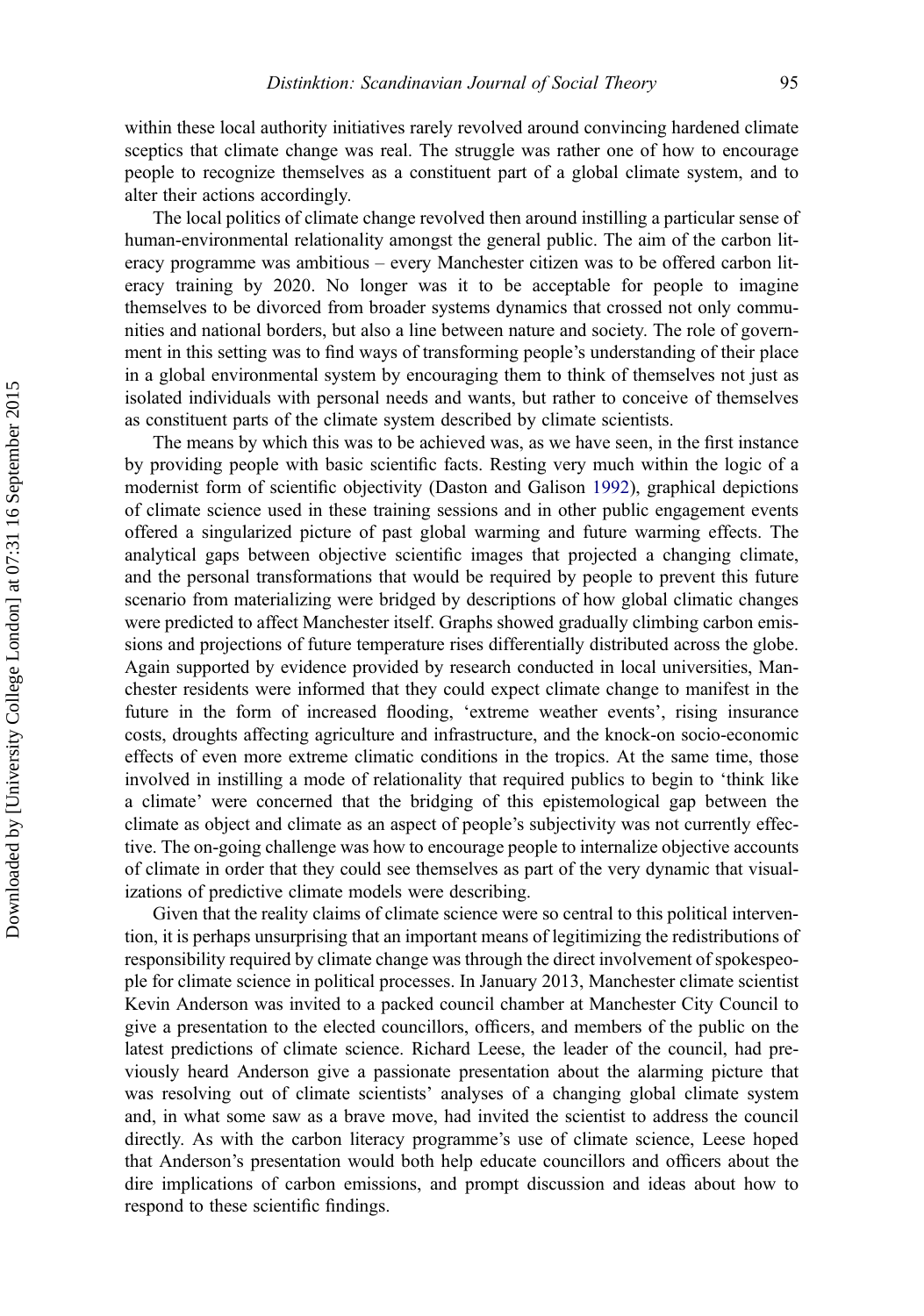#### 96 H. Knox

Anderson already had his own ideas about what should be done to reduce emissions and who should be doing something about them. In a striking move that I had been pre-attuned for by others who had already seen Anderson speak, he began his treatise on what to do about climate change by turning the spotlight from the audience, onto himself, and then back again casting everyone in the room as prime examples of the 1%–5% of the global population responsible for 40%–50% of global carbon emissions. Asking the audience to consider who is in the 1%–5% he flashed up a PowerPoint slide that enacted his reflexive engagement with the problem. The slide pointed to 'climate scientists, climate journalists & pontificators, OECD ( $\&$  other) academics, anyone who gets on a plane, and for the UK anyone earning over £30k?' as those whom we might hold responsible for climate change.

In recent years Kevin Anderson and his colleague Alice Bows-Larkin have gained something of a name for themselves both as climate scientists and as proponents of a form of climate action that has emerged as a direct response to their scientific findings. Their most idiosyncratic political act has perhaps been the decision to refuse to fly on the basis of their analysis of the contribution of aviation emissions to global warming. As academics accustomed to being active on an international conference circuit, this decision not to fly has been publicly noted. During the UN Climate summit in Warsaw, Poland, in 2013 Anderson and Bows-Larkin were interviewed by the independent news channel Democracy Now! and were questioned about this decision not to fly to the conference but to arrive there by train. In response Anderson explained,

I haven't flown for eight years and Alice for something similar I think, because of the carbon dioxide emissions from flying, it is sort of emblematic of modern life for the wealthy few of us that it symbolizes what we do day-in, day-out, that we don't think twice about burning more and more carbon. So it is important for us to make what is a symbolic gesture and hopefully that catalyses action with other people to also say, we too can make those sorts of changes.

Anderson's personal response to climate change is an example of a kind of activism that has come about through an acknowledgement that the climate as object of scientific enquiry is complexly entangled with the actions of human beings, including climate scientists themselves. Although public understandings of climate change are only now coming to some kind of agreement that human-induced climate change might be happening, this consensus has been well established among climate scientists for some time (Oreskes [2004](#page-19-0); Cook et al. [2013\)](#page-18-0). As a result, among climate scientists the implications of their findings about humaninduced climate change have for several years been provoking controversial discussions about just what role climate scientists themselves should play as political advocates for climate change action. For some particularly vocal climate scientists, climate change has come to reframe the role of scientists in society, propelling them as 'unlikely activists' (McKibben [2013\)](#page-19-0), with a pressing responsibility for engaging the public in a fight against climate change. In trying to understand the ontological implications of the scientific descriptions of climate change that appear in policy work, in what follows I focus specifically on how the ontology of climate has been central to the forms of political intervention developed and proposed by these 'unlikely' activist scientists.

#### The activist scientist

Anderson is just one of several scientists who have stood up as public advocates for revolutionary political action on climate change. In a recent article in the New Statesman by the political commentator Naomi Klein, provocatively entitled 'How Science Is Telling Us All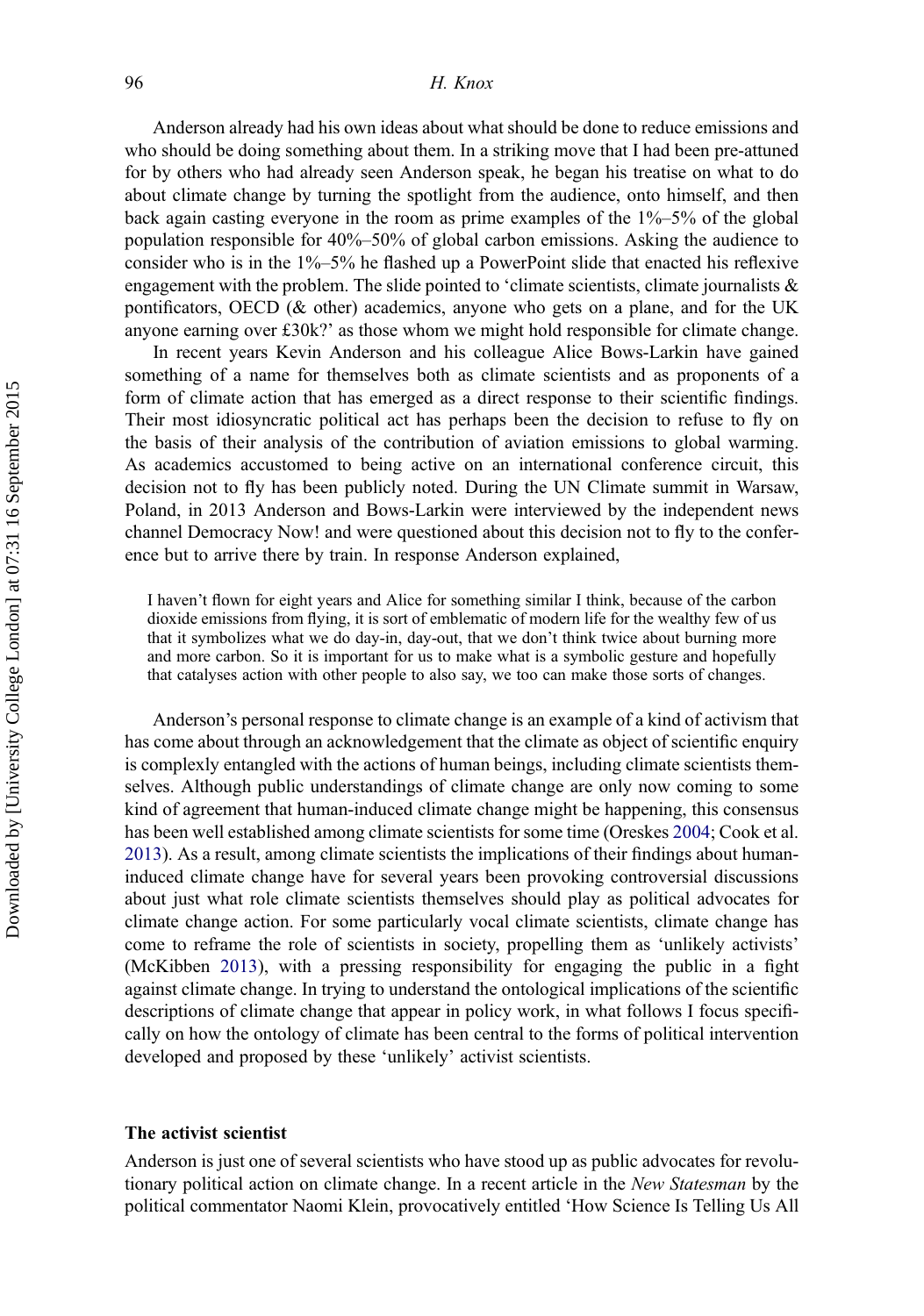to Revolt', Klein reviews this phenomenon of environmental scientists finding themselves drawn into political action on the basis of their research results (Klein [2013\)](#page-19-0). Anderson's political advocacy for action on global climate change is cited at length alongside others including the well-known climate scientist/activist James Hansen, and the geophysicist Brad Werner who similarly argues for political revolution as a likely and necessary response to the speedy and progressive depletion of the earth's resources that his models have revealed.

For each of these science-activists, the way in which they articulate their political activism is less through a commitment to particular ideological or political principles than via the self-evidence of the data that they have been intimately involved with in the course of their professional work. Moreover, what is particularly striking is the reflexive acknowledgement that as people who inhabit the same social world as those who have produced the data on global environmental change they are also directly implicated in the phenomena that they are describing. Whilst scientists have long entered into political campaigning on the basis of the findings of the research that they have conducted, their entanglement in the worlds that they are describing and their responsibility to respond to this entanglement through transformations in both their personal and political lives has not been the key issue. For those scientists campaigning on issues such as the effects of nuclear weapons, or tobacco, or acid rain, science has provided evidence that has shown the potentially harmful effects of physical phenomena on human beings. However, the divide between natural processes and social effects in these cases is not breached. In contrast, in climate science, society itself is visible in climate data. The acknowledgement by climate scientists of their own entanglement in the data that they have produced points to an interesting destabilization in the kind of objectivity that climate science can claim for itself. In the case of climate change, it has been in part the capacity to read the practices of climate science itself (as one facet of the practices of the rich and privileged of the world) into the alarming models that climate scientists have produced, that made it possible for climate data itself to be a prompt for a form of political action aiming to re-engineer scientists' own participation in social processes in the hope that they might be able to stabilize the numbers in their models and calm the climate system in the future. Activist scientists like Anderson and Bows-Larkin have found themselves having to reconceive political responsibility through their attunement to a kind of systems (or climate) thinking that disavows a clear separation between the observer and that which is being observed.

Perhaps unsurprisingly the call by some climate scientists to become politically active has not been universally well received. In a discussion in *The New York Times* on the role of climate scientists in climate activism for example, Susan Solomon, one of the scientists involved in compiling the Fourth IPCC Report on Climate Change, argued against the idea that climate scientists should be expected to dictate environmental policy: 'I believe that is a societal choice. I believe science is one input to that choice, and I also believe that science can best serve society by refraining from going beyond its expertise. In my view, that's what the I.P.C.C. also is all about, namely not trying to make policyprescriptive statements, but policy-relevant statements' (Revkin [2007\)](#page-19-0). This kind of position that reinforces the distinction between science and society is well documented within studies of the relationship between science and policy-making (Jasanoff [1990,](#page-19-0) [1996\)](#page-19-0). Research in the social studies of science has demonstrated the important role that such 'boundary work' plays in maintaining the legitimacy of science by enacting its separation from non- or pseudo-science on the one hand, and society on the other (Shackley and Wynne [1996](#page-19-0); Guston [2001](#page-18-0)). It is perhaps unsurprising, then, that most climate scientists seem to concur with Solomon that the best means by which they can make a difference to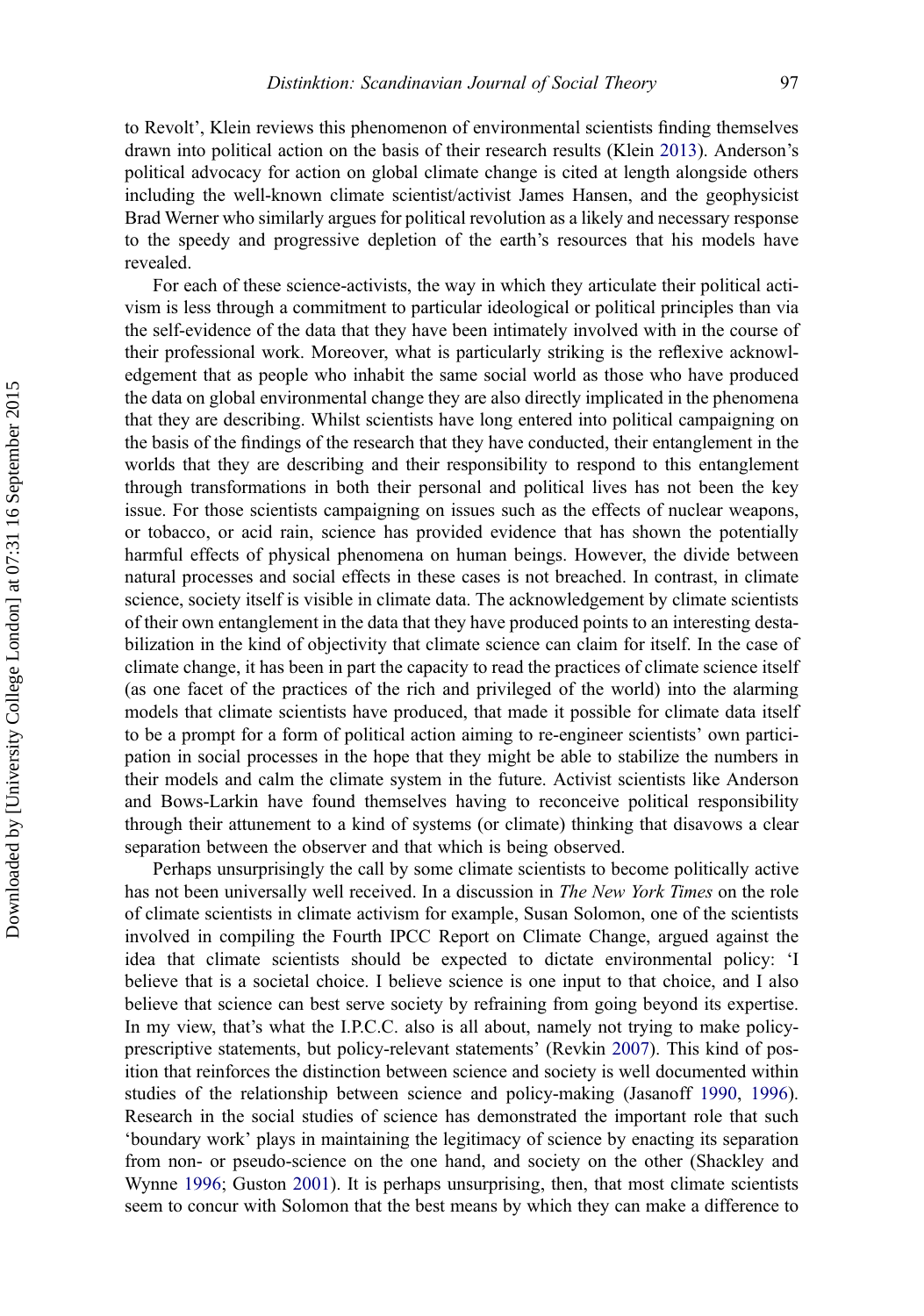policy is by remaining within the boundaries of legitimated scientific knowledge production.

However, the particular form of climate activism taken by political spokespersons for science such as Anderson and Bows-Larkin still bears thinking about if we are to understand better the relationship between a consensus view of climate change and the ground for contemporary forms of political action. As we have seen, for activist scientists this centres on a form of personal and professional responsibility that emerges out of a scientific understanding of the relationship between people and climate. The notion that climate scientists should be at the vanguard of climate change politics because of their simultaneous proximity to the science and their status as citizens of a global-environmental system offers a powerful counter-argument to a position that works to reinforce the sanctity of the scientist as standing outside society. In contrast to those who enact the boundary work which holds up the neutrality of science, some policy-facing climate scientists and climate observers have begun to argue that such boundaries are fallacious and that a neutral position is no longer possible. The financier Jeremy Grantham, for example, recently argued in the journal Nature that 'Overstatement may generally be dangerous in science (it certainly is for careers) but for climate change, uniquely, understatement is even riskier and therefore, arguably, unethical' (Gratham [2012,](#page-18-0) 303). Kevin Anderson has proposed a similar argument, positioning himself against the kind of argument proposed by Susan Solomon. Far from seeing his own work as singularly political, Anderson argues that all climate science is necessarily political. For Anderson, the act of staying silent is just as – if not more – political than speaking up. With this in mind, he has described his own experience of the lack of engagement by most climate scientists as a case of being 'deafened by the political roar of most scientists who work on climate change'. He goes on:

So we may think we're doing this neutrally, but we're not at all. That silence is an advocacy for the status quo. So there are no such things as scientists that are not political. Scientists by their nature are being political, whether they engage or do not engage in the wider debates. And I would argue that the ones are who are the least political are the ones who engage in it. (Manchester Climate Monthly [2013\)](#page-19-0)

So what exactly is the nature of this political entanglement?

To return to Anderson's reflexive observation that climate scientists are themselves not only responsible for publicizing their findings but are also partly responsible for climate change itself, the question of action as it relates to climate science appears to be tied not only to questions of advocacy but also to a broader question of personal responsibility that is raised by the reconceptualization of climate as a natural/social system. At the crux of this debate about whether climate scientists should or should not be political is the question of the relationship between scientific practice, data, and political action, and the personal responsibility of scientists to act on findings that reflect back on them as social actors. Ambivalence about doing politics on the basis of data retains the objectivity of scientists as actors who are situated outside the system that their models and experiments describe. But, for those scientists who are advocating action on climate change, the key issue is an acknowledgement that science is already entangled in the systems which are producing the effects being studied and that even inaction is already action of a kind.

From where, then, do they see this sense of political responsibility to derive? As with the carbon literacy example with which I started, the claim appears to be that it comes directly from an engagement with climate models, whereby scientists and others who are shown these models are invited to see their own activities and choices captured in the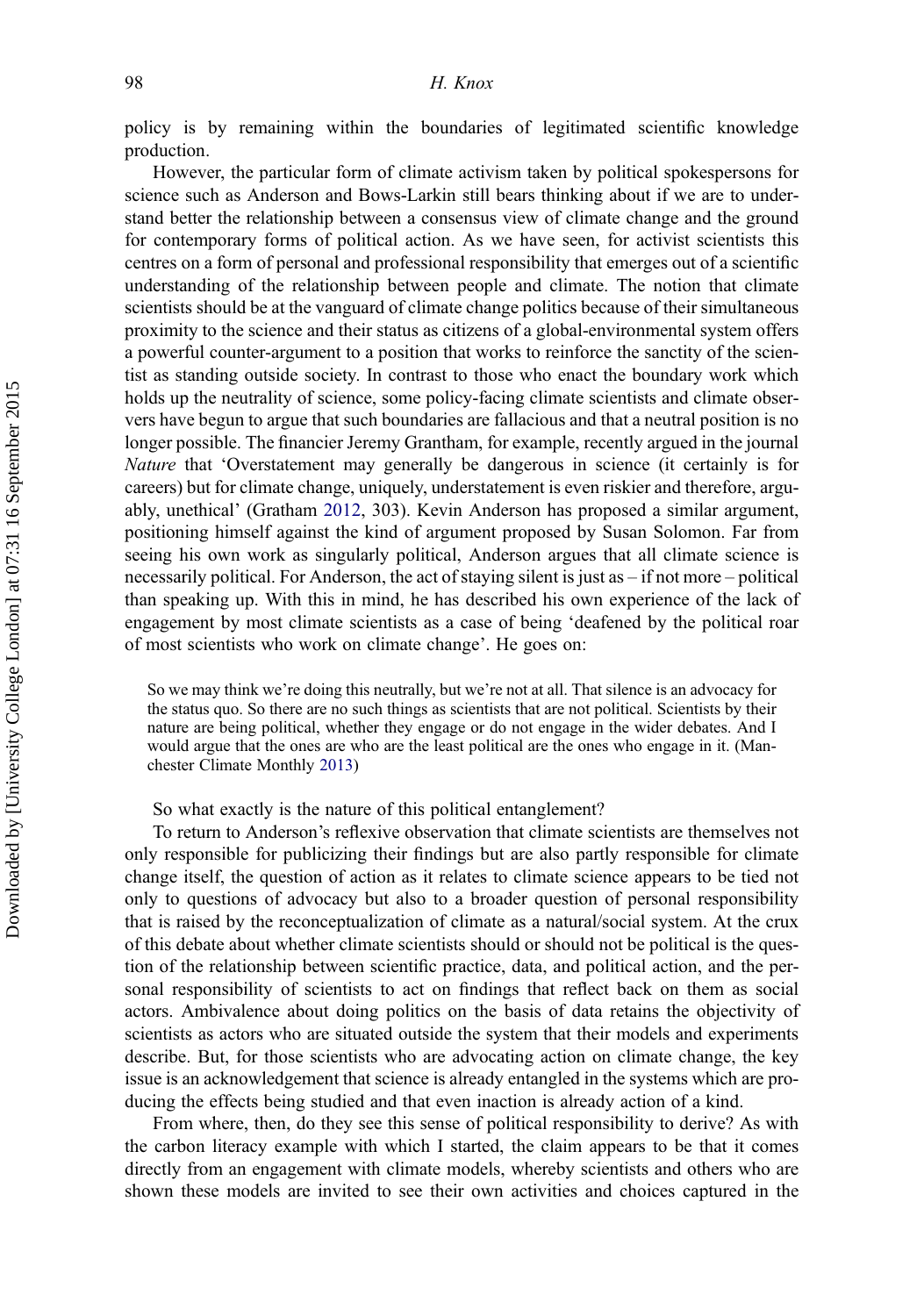curves of rising temperatures and the maps of climate hotspots. In a manner not dissimilar to the social affordances of rivers and forests described in Alberto Kohn's recent book How Forests Think, human-induced climate change manifests itself in graphical depictions which structure the possibilities of a political response (Kohn [2013](#page-19-0)). Kohn describes how the formal qualities of rivers and forests in the area of the Amazon where he does field-work have an important and often overlooked capacity to provide the conditions of possibility for particular forms of life, meaning, and action to occur. For Kohn the ontology or particular form of the forest must be recognized as a key factor in the formation of both indigenous and post-colonial practices of relationality in this space. Similarly, we might argue that a scientific rendering of climate and the incorporation of this rendering into policy also has a powerful organizing effect. If the climate is objectively spiralling out of control, and we are *factually* facets of that spiralling process, then surely it is we who should try to change our way of acting in order to bring it back under control. It is to index the experience of a relationship between ontology and action that I have titled this paper 'Thinking Like a Climate'.

The trigger for political advocacy amongst climate scientists, then, is not political philosophy, but rather a particular understanding of the relational dynamics of the humannatural climate system. As Klein puts it, changing the political system is 'no longer a matter of mere ideological preference but rather one of species-wide existential necessity' (Klein [2013\)](#page-19-0). In this respect climate change action seems a clear example of what Swyngedouw has termed a 'post-political' form of contemporary action, where politics is based not on a social vision of an idealized future, but on apocalyptic eco-imaginaries that promise to be resolved via 'complex managerial and institutional configurations' (Swyngedouw [2010](#page-19-0), 222). As Swyngedouw points out, 'in the climate change debate, the political nature of matters of concern is disavowed to the extent that the facts in themselves are elevated, through a short-circuiting procedure, on to the terrain of the political, where climate change is framed as a global humanitarian cause' (Swyngedouw [2010](#page-19-0), 217). Nonetheless, the facts of a policy-oriented climate science are no longer the sacrosanct facts of a version of science that is able to keep nature separate from society. Here political action is framed by a certain understanding of material relationships of which human actions become enfolded as an important constituent part. Climate change thus offers, I suggest, an example of what Marisol de la Cadena [\(2010](#page-18-0)) and Mario Blaser ([2010\)](#page-18-0) have called 'ontological politics'. However, it is an ontological politics in which the ontology at its centre is not the relational vibrancy of earth beings or the relational emergence of indigenous pluriverses but the circulating qualities of a complex and dynamic climate system. It is to the ontological politics of a version of 'the climate' that is being responded to in policy circles that I now turn.

#### An ontology of climate

It is striking that in philosopher of science Karen Barad's recent book, Meeting the Universe Halfway, Barad begins her discussion of the ontological commitments of quantum physics with an account of the anxiety surrounding the extent to which the work of physicists Niels Bohr and Werner Heisenberg may have been implicated in the development of nuclear weapons during the second world war. Meeting the Universe Halfway turns out, however, to be less of a discussion of the ethics of scientific knowledge production and its impact on global politics, than a philosophical discussion of the opportunities that an analysis of quantum physics might hold for a reinvigorated philosophy of science that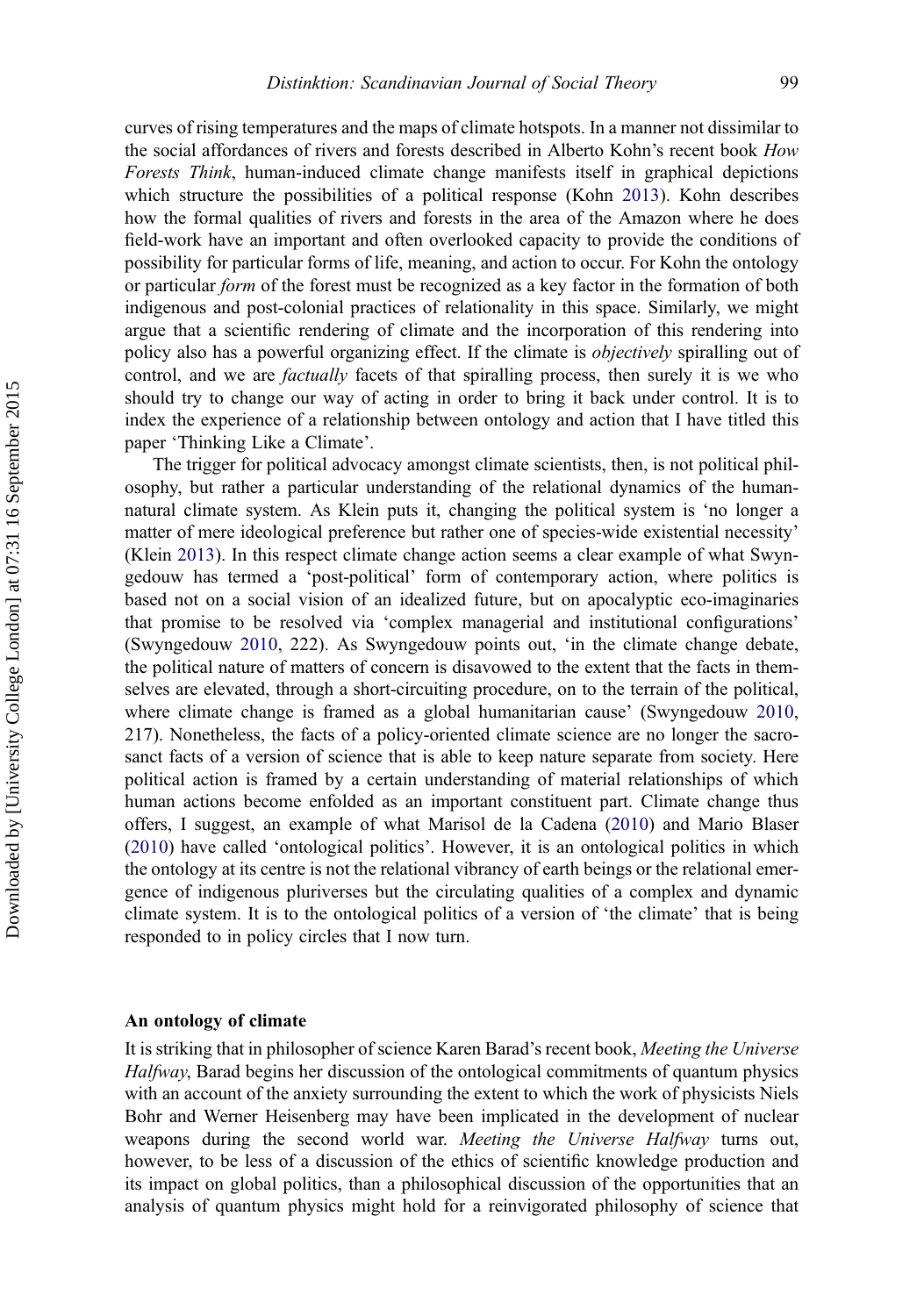acknowledges the relationship between multiple forms of human and non-human agency as a basic ontological commitment.

Barad is particularly concerned with the way in which quantum physics posed a challenge to Newtonian science, leading physicist Niels Bohr to develop a theory that was able to acknowledge what Barad calls the 'intra-action' of observer and observed. The emergence of quantum mechanics was a fascinating moment for science, for it disrupted the basis upon which scientists had been able to claim objectivity in their work by proposing that the properties of the natural world being measured were destabilized or 'diffracted' by the very act of measurement.<sup>[1](#page-17-0)</sup> Perhaps interestingly for our analysis here, Barad's analysis hinges on a differentiation between Heisenberg's uncertainty principle, that focused on the undecidability of two variables (e.g. position and momentum), and Bohr's concern with complementarity. If Heisenberg was preoccupied with the inherent *unknowability* of both the position and the momentum of a particle at any moment in time, Bohr argued that it was impossible for a particle to have both position and momentum at the same time, and that it was the presence or absence of particular measurement equipment that determined whether the particle would manifest in terms of either momentum or position (i.e. the variables of momentum and position were complementary to one another) (Barad [2007,](#page-18-0) 22). If Heisenberg and Bohr differed in their interpretation of the paradoxical observations that led to quantum theories, the effect of the paradox that observation seemed to change what was being observed was that, for both, the experiment could no longer be claimed to exist apart from the experimental subject. Now, in quantum physics, the presence of the experimental apparatus and the scientific subject had to be incorporated as an active component of the dynamic system that the scientist was aiming to observe.

With her attention to the ways in which quantum physics found itself needing to dismantle the separation between observer and observed, Barad derives a theoretical perspective that I suggest is helpful for assessing the epistemological and political implications of climate change. Barad's theory of intra-activity, which she derives from her analysis of quantum physics, allows us to explore whether, in the cases I have described, a similar recursive relationship between the models and the realities which they attempt to model is also at play, and if so what the particular relational commitments, and thus politics, of this recursivity might be.

The incorporation of the effects of almost all human practices into that which is being measured by climate science comes only after years of analysis in which the science of climate change proceeded for the main part within the confines of 'normal' science (Funtowicz and Ravetz [1993](#page-18-0)). The emergence of climate science is a dual story whereby the analysis of the circulating systems of weather has sat alongside a parallel and at times intersecting analysis of the effects of the radiative properties of carbon dioxide as a determinant of climatic variation. Science-inspired suggestions of local anthropogenic climate change go back to the eighteenth and nineteenth century, but it was at the turn of the twentieth century that a potential link was first established between the levels of carbon dioxide in the atmosphere and global climate change. In the early nineteenth century Joseph Fourier identified the warming effect of the earth's atmosphere, arguing that the atmosphere absorbs radiant heat (Edwards [2010](#page-18-0); Weart [2008](#page-19-0)) and terming this for the first time a 'serre' or 'greenhouse' effect. In the 1850s, this suggestion was explored in more detail by chemist John Tyndall who analysed the different radiative potentials of various gases found in the atmosphere in order better to understand how this greenhouse effect worked. But it was Svante Arrhenius, a Swedish scientist, who identified an interaction between the heat-retaining effects of CO2 and water vapour and first made the tentative suggestion that the human extraction of fossil fuels might one day contribute to global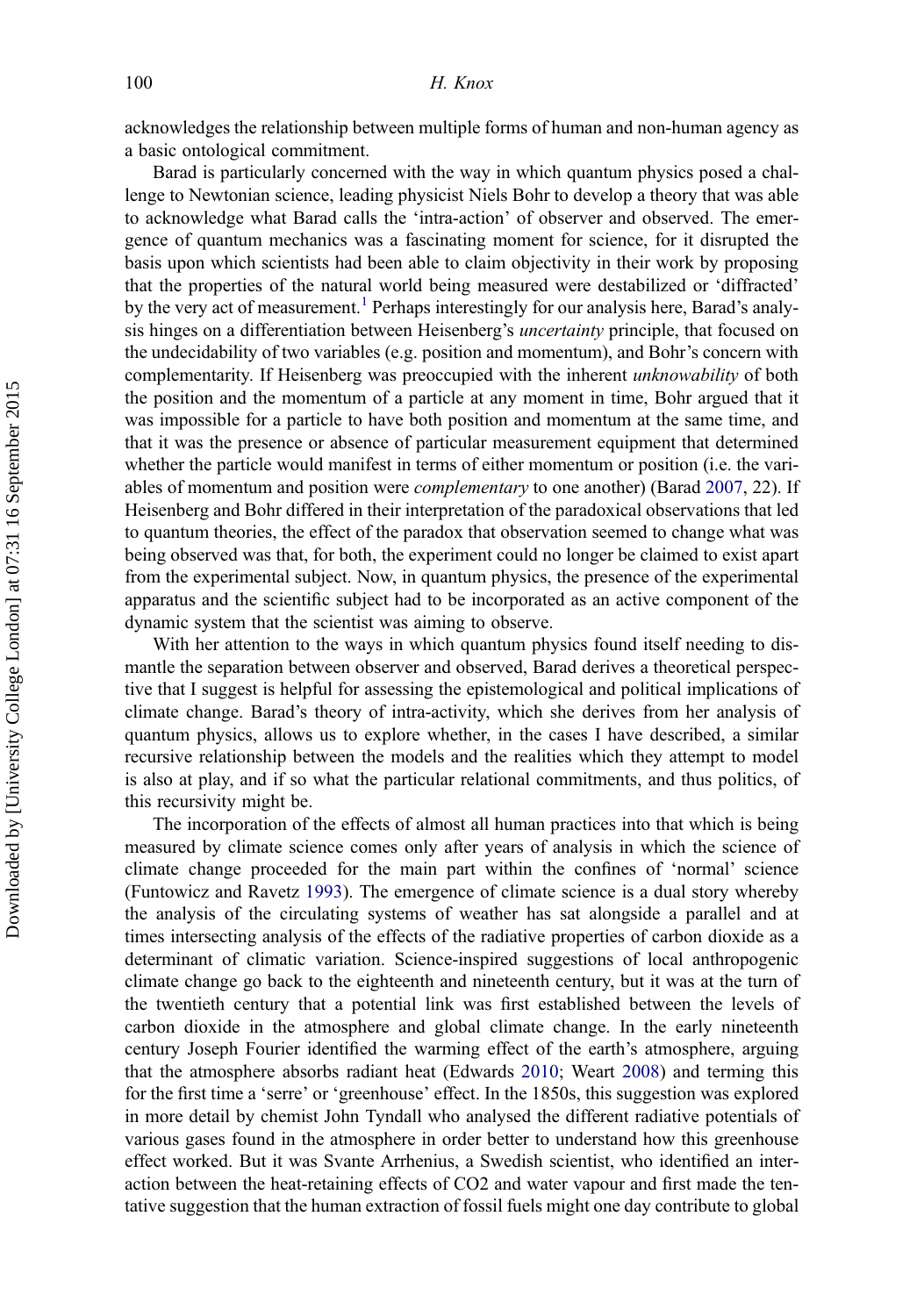warming. In an 1896 academic paper, Arrhenius calculated 'that doubling the amount of CO2 in the atmosphere would raise the global average temperature by 5–6 degrees' (Edwards [2010](#page-18-0), 73). Arrhenius thought that the potential existed for humans to exacerbate this process by burning fossil fuels, but predicted it would be several thousand years before human activities would be able actually to affect global temperatures.

The idea that carbon dioxide could be a key factor in determining global temperature changes was initially contested and, despite initial interest in the work of Arrhenius and the US climate scientist Thomas Chamberlain who further demonstrated Arrhenius's theory, the theory that CO2 could be held responsible for either global warming or cooling was broadly discredited. It was not until the 1930s that the British steam engineer Guy Stewart Callendar revived the theory and with it reiterated the possibility that human activity itself might be capable of effecting global changes in temperature.

Although the idea that human activities might conceivably have been responsible for the changes in CO2 levels that were being detected, the scientific method through which this information was discerned was working very much within the kind of modernist objectivist scientific paradigm that has been written about extensively by scholars of the history of science (Daston and Galison [2010;](#page-18-0) Shapin and Shaffer [1985\)](#page-19-0). This was only to shift as the method for analysing climate moved gradually from the collation of information across different disciplinary subfields, to the incorporation of different kinds of data into complex climate models which were able not only to describe the climate system in terms of a dynamic interaction of physical properties, but could begin to provide both retro-analysis of an earlier science of climate and predictions of future trajectories under different scenarios.

In his 2010 book, A Vast Machine, Paul Edwards recounts how the establishment of a scientific consensus around the link between these climate and carbon phenomena emerged under great scepticism and only it became possible to demonstrate this link effectively with the invention of computer modelling which was for the first time able to analyse the feedback loops of heat radiation in complex circulations of air in the global atmospheric system. Edwards also suggests that an increased attention to the measurement of carbon was prompted by analyses of levels of the radioactive isotope carbon-14 as a method of measuring the effects of the fall-out of nuclear testing in the mid-twentieth century, a project which led to the establishment of stations to measure atmospheric levels of carbon at Mauna Loa in Hawaii and also in Antarctica (Edwards [2010](#page-18-0); Lövbrand and Stripple [2011](#page-19-0); Weart [2008\)](#page-19-0). Research on the decay of carbon-14 also opened the way for analyses of the different kinds of carbon that were to be found in the atmosphere, allowing scientists to determine by the 1960s that a significant proportion of atmospheric carbon dioxide was derived directly from the burning of fossil fuels (Weart [2008\)](#page-19-0). It was the emergent effect of these coincidental scientific advances taking place in often otherwise unconnected fields – oceanography, meteorology, engineering, and computer science – that provided the grounds upon which an increasingly robust argument that human activities were indeed changing the global climate could begin to be established.

As the 1980s saw the establishment of an ever more robust consensus among climate scientists, one effect of this consensus was to open up to climate science the possibility of its possible complicity, as part of the activity of modern industrialized economies, in the production of the system that it was detecting and the future direction of the system that its models predicted. Whilst this remains admittedly a marginal concern within mainstream climate science, the tension between the climate as an objective entity and the climate as dynamically constituted by human environmental interactions is a problematic which proliferates within attempts to use climate science as justification for policies for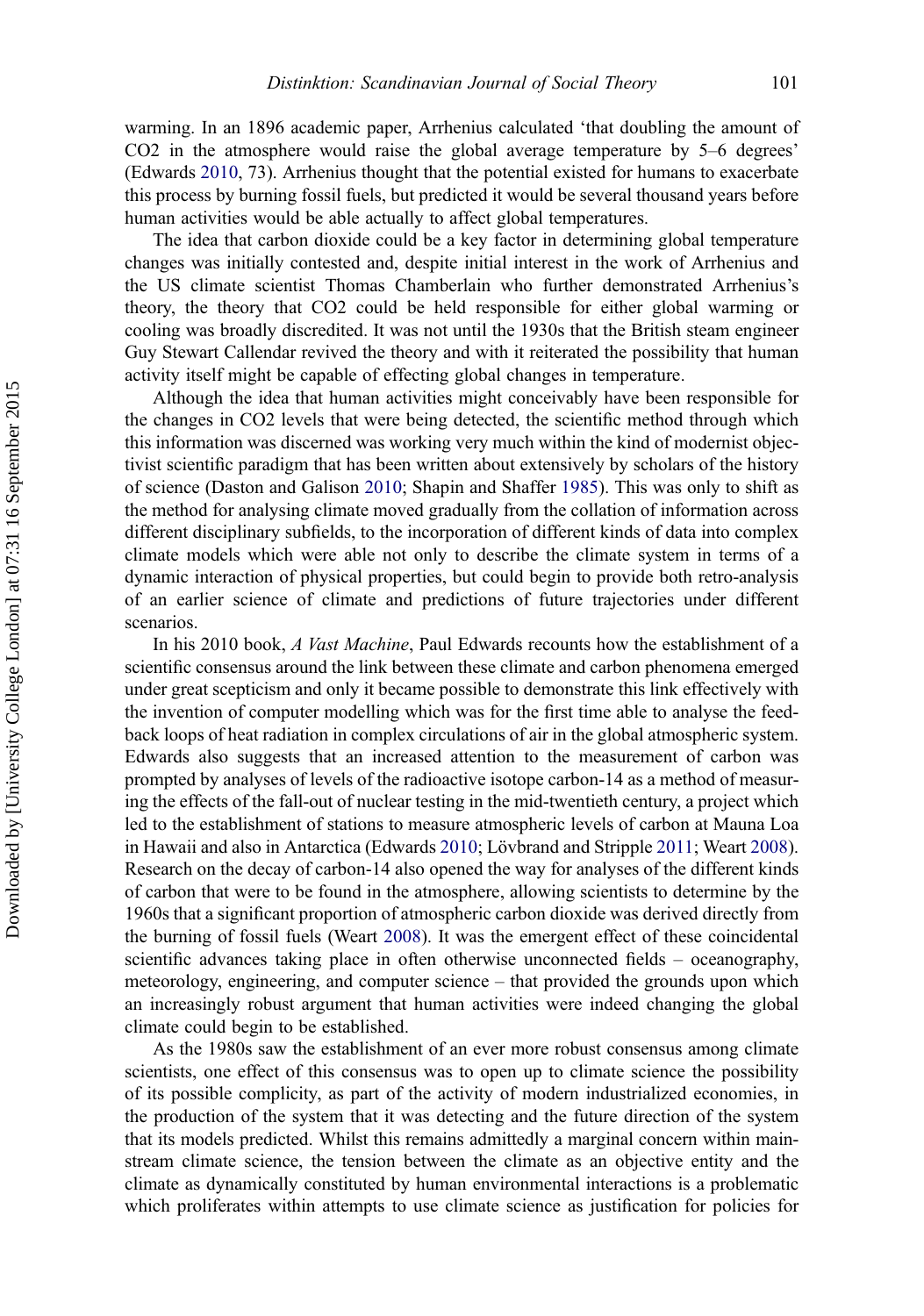social and environmental change. Two further examples from my own field-work illustrate the issue whereby the social practices through which objective description and forms of intervention are developed, becoming recognized as part of the problem that they are trying to describe. The first was a repeated observation that was made in a project that was hoping to develop a technological answer to climate change through the promotion of digital technologies that would reduce travel and provide information to help people make more ecologically friendly decisions. Here discussions frequently revolved around the question of whether digital technologies might actually be a major cause of climate change with a correlation between increases in IT use since the 1980s and global increases in carbon emissions perhaps pointing to a more fundamental inseparability of problem and solution. Similarly, conversations about how to produce future low-carbon cities often circled around a tension between proposals to increase the density of cities in order to reduce transport costs and thus reduce carbon emissions in order to mitigate climate change, and questions over whether the building work itself would end up producing more carbon emissions than would be offset by a projected reduction in car journeys. In each of these cases where climate science was used as justification for social intervention, the objectivity of the science was tripped up by the realization that any potential solution would have to be analytically reincorporated as part of the object that it was meant to resolve. Whilst Bohr was shocked to find, in his experiments with light particles, traces of the presence of the scientific observer, those using science as the grounds for policy were frequently unsettled by a realization of the entanglement of the means of tackling of climate change and the nature of the object which this analytical or practical was working to transform.

To return to Barad's discussion of quantum physics, Barad builds on Bohr's recognition of the role of the experimental apparatus and scientific observer in changing the nature of the reality being measured, in order to propose an ontological philosophy which she terms 'agential realism'. From her analysis of Bohr's quantum physics, Barad aims to develop a new ontological foundation for the philosophy of science. In many ways the description that Barad arrives at is consistent with other work in Science and Technology Studies that has focused on the materiality of scientific practice and the entanglement of the human and the non-human in the production of scientific knowledge (Latour and Woolgar [1979;](#page-19-0) Mol [2003;](#page-19-0) Stengers [2010](#page-19-0)). However, her commitment to the development of a philosophy derived from quantum physics itself leads her to place a greater emphasis on what she calls the intra-agentive properties of humans and non-humans within experimental systems and the development of a more singular and realist description of the world than other studies in the social construction of science have produced. For Barad, agential realism is a philosophical approach that not only tries to describe the role of non-humans in social processes, but also aims to account for the realization that 'we are part of the nature we seek to understand' (Barad [2007](#page-18-0), 26).

In drawing attention to an ontological understanding that allows for the entanglement of humans and non-humans in the production of science, Barad's work provides us with some helpful resources with which to understand the ontological contradictions that contemporary climate science appears to have brought to the fore in policy work, though it does so more as a sympathetic or parallel description to that which I am providing here, rather than a theory to be applied to explain the relationship between science and politics.

The understanding of the global climate that has emerged out of the analytical work conducted by the history of climate science described above, and which is now institutionalized in climate models, hinges on a recognition that the object of analysis is in a process of constant mutation and change and, significantly, that the actions that are contributing to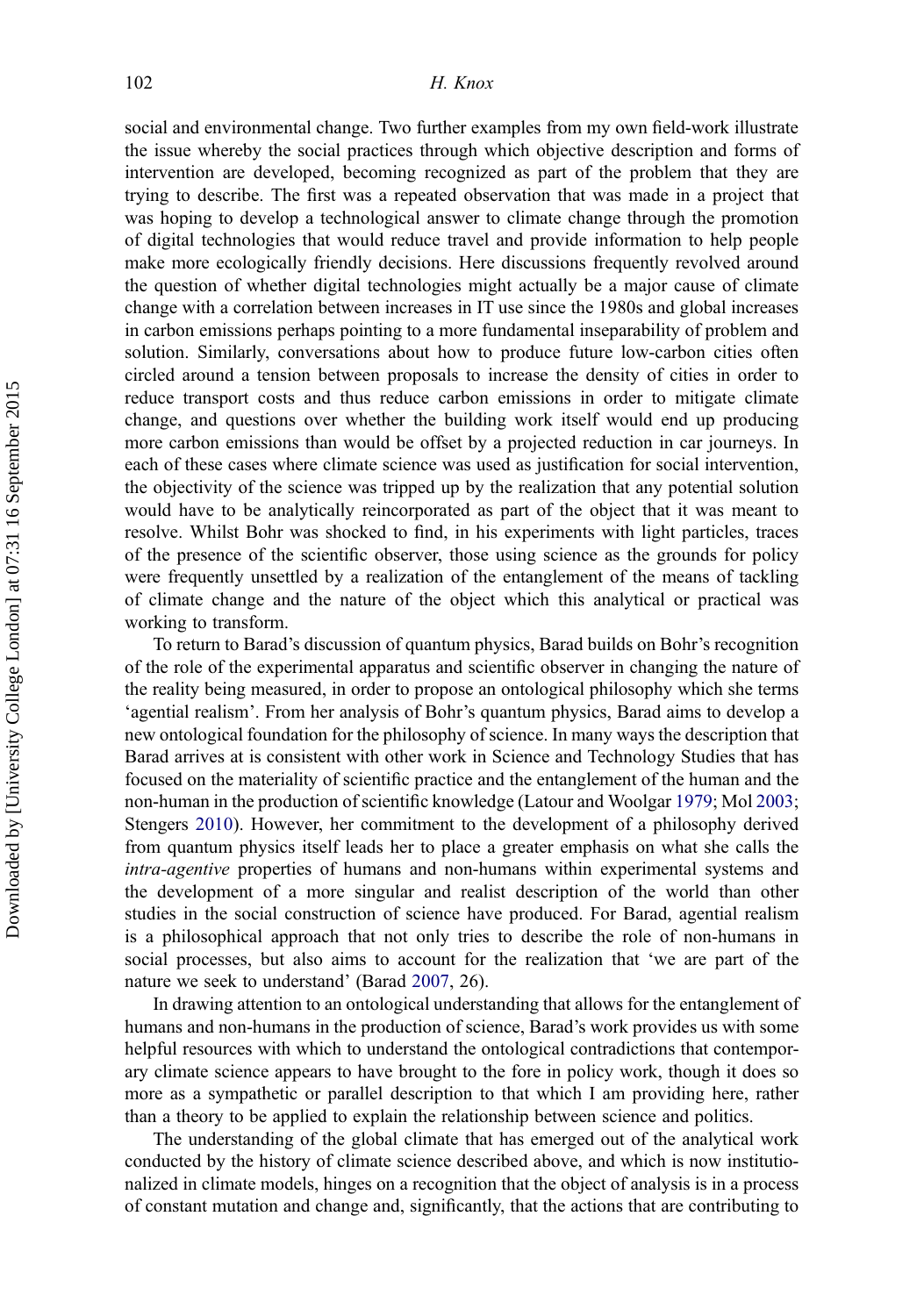these changes are distributed and multi-faceted. One challenge in climate modelling is how to gather sufficient and appropriate data so that climate models accurately mirror the complex dynamic system which they themselves have revealed the climate to be. If Barad claims for agential realism that 'matter is a dynamic and shifting entanglement of relations, rather than a property of things' (Barad [2007](#page-18-0), 35), the version of climate science which has appeared in policy circles has also emphasized the relational and systemic nature of the global climate in a way that pushes modellers to account not only for geophysical processes but also their link with geopolitical and economic formations. As demonstrated by the quote from the IPCC with which this article opens, the climate is conceived by climate science as a dynamic system. The climate is not primarily a thing but a set of relationships. In anthropogenic climate change humans have been incorporated into this relational scheme, becoming reconceived not as outside but as part of the nature that climate science seems to describe, raising the issue for those who use science as the basis of political activism of how to address their own latent presence within the models that they are working upon. Whilst not identical, I suggest this problem is not dissimilar to Bohr's need to account for the role of context in the production of different experimental realities. As Barad puts it, 'Agential realism is not about representations of an independent reality but about the real consequences, interventions, creative possibilities and responsibilities of intra-acting within and as part of the world' (Barad [2007,](#page-18-0) 37).

Because of her avid commitment to the rigours of Bohr's scientific method and the ontological conundrums that this method has provoked, Barad's work provides a language that helps to shed light on the systemic, dynamic, and intra-active characteristics of the ontological relationships put on the table when climate science becomes oriented to political ends. Her commitment to taking seriously the findings of a quantum physics that shares with a science-inspired ontology of climate an opening up to new dimensions of relationality, which both extends and disrupts this science, leads her philosophy to mirror the requirement for climate scientists, policy activists, and climate publics to acknowledge their 'intraactivity' with the world they are simultaneously observing. Moreover, the desire that Barad exhibits to develop an explicitly political philosophy on the basis of her understanding of quantum physics also suggests some parallels with the ambitions of those who are attempting to intervene in the governance of climate change that we are concerned with here. Like Barad, those who are negotiating the relationship between science and political action are concerned with the question of how to mobilize an understanding of human beings' intra-active participation in natural processes to bring about forms of social change. Nonetheless, reading climate governance through Barad's agential realism only gets us so far. Further attention to the specific worries of those who are trying to tackle science-defined climate change suggests some key differences between Barad's agential realism and the ontology of climate within which these governmental actors and subjects are working.

#### Agents, systems, and momentum

In coining the neologism 'intra-action', Barad makes a move against the idea of 'interaction' which would point to the interplay between two well-defined entities. In contrast, intra-action points to the way in which the relation itself is constitutive of those things being related. As we have seen, this approach allows us to appreciate that phenomena are not 'merely the result of laboratory experiments engineered by human subjects' (Barad [2003,](#page-18-0) 816). Rather phenomena are the co-becoming of human and non-human actions, including matter, apparatuses, and practices, in which distinctions like those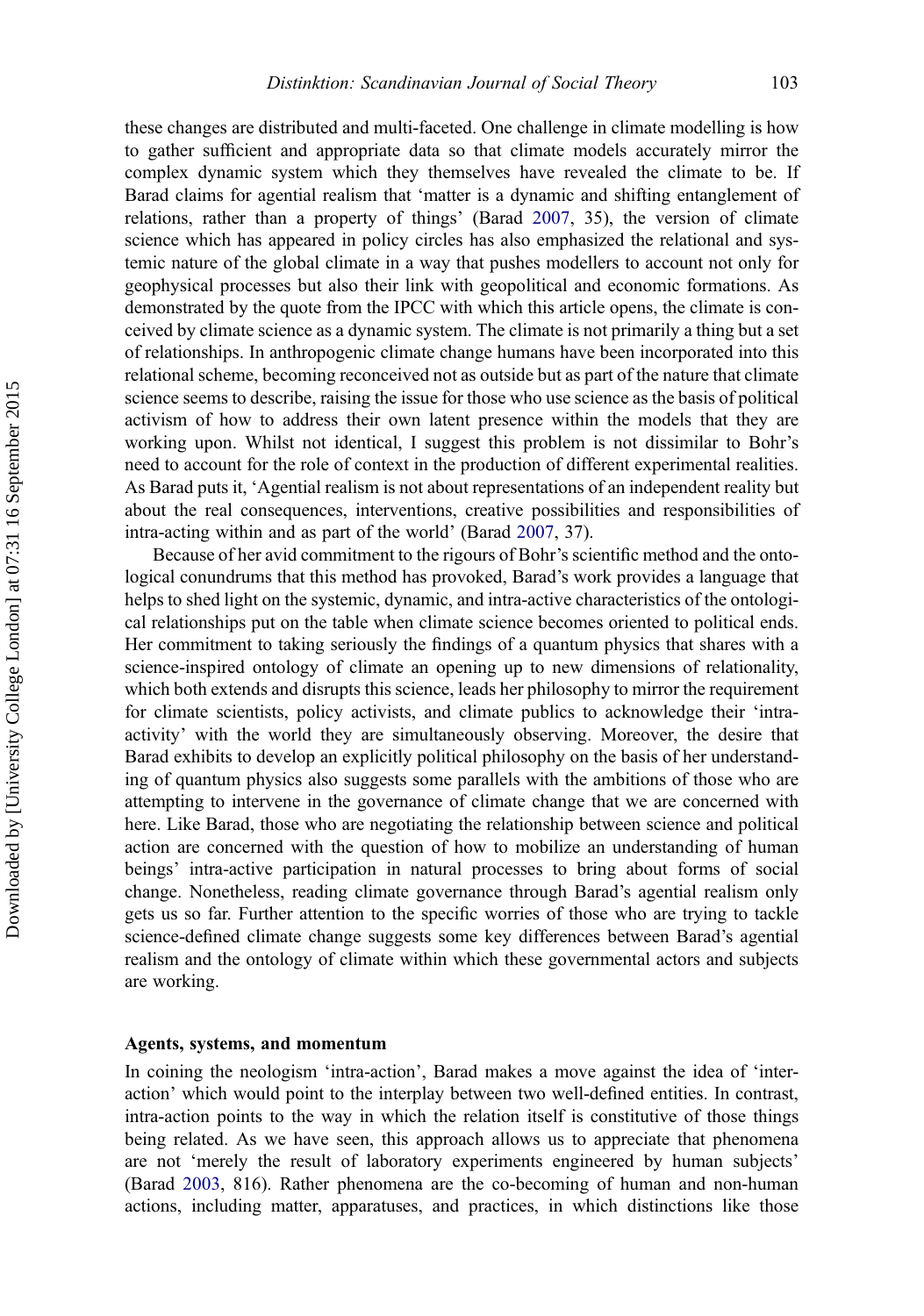between human and non-human themselves emerge. Recasting phenomena in this way, Barad makes a move to reconceive the world as 'agential intra-activity in its becoming' (Barad [2003](#page-18-0), 816). For Barad an important effect of an attention to intra-activity is that it acknowledges the indeterminacy of the world. The consequence of this approach is that Barad places great emphasis on the capacity of intra-agentivity to produce radically open futures. She argues: 'The future is not what will come to be in an unfolding of the present moment; rather the past and the future are enfolded participants in matter's iterative becoming' [\(2003](#page-18-0), 816). It is here that I suggest her philosophy begins to deviate from the particular ontology of a governable climate with which we are concerned here.

If the climate is conceived by those attempting to create political solutions to climate change as an intra-active system, it is certainly not understood as a system in which 'the future is radically open at every turn' (Barad [2003](#page-18-0), 826). In fact, the requirement that activist climate scientists and the technicians of carbon mitigation feel to enact their own agentive interventions into the climate system is derived not from a sense of the openness of the system, but with a dread that the future is worryingly over-determined, and a fear that human action risks being ineffective in a system which is already exhibiting a powerful momentum in an apocalyptic direction.

One of the central tenets of Kevin Anderson's analysis of climate mitigation possibilities, for example, is the notion of the 'carbon budget'. This is the idea that the global climate system is affected not by daily, monthly, or yearly emissions rates but by the cumulative amount of carbon in the atmosphere. 'For long-lived gases such as CO2 and many other greenhouse gases, cumulative emissions, the stock that builds up in the atmosphere, is the quantity that matters. Every day we turn the lights on, every time we drive a car we add to the accumulating stock of atmospheric CO2. Our cumulative emissions – and our carbon budget – are pivotal to understanding temperature and climate change' (Anderson [2012,](#page-18-0) 21).

Manchester's carbon literacy project also builds explicitly on this idea of the carbon budget in order to try to stress to people the urgency of the need to act. For Anderson and other technicians of carbon mitigation, the fear is that this carbon budget is rapidly being used up. Although still tentatively optimistic about the capacity of humans to curb a trajectory towards disaster, the longer that the reduction of carbon emissions is delayed, the more dire the predictions become, and the less capacity humans will have to intervene in a climate system out of (human) control. The ontological implication of attending to cumulative emissions rather than emission rates is an acknowledgment that although the climate is produced through intra-actions, its effects are systemic and identifiable, allowing it to operate as a kind of hyper-object (Morton [2013\)](#page-19-0) with a superagency all of its own. If a science-inspired ontology of climate change puts new forms of relationality in play, it does so by simultaneously reinscribing the singularity of the system. Society bleeds into nature, but it does so in such a way as to produce a new nature/culture whose singularity is key to the framing of political interventions as a matter of changing behaviours and/or introducing technological solutions. Climate models which predict the future direction of climatic variations under different cumulative emission scenarios have produced alarming results which have been variously described in terms of runaway climate change, of tipping points, and of points of no return (Pearce [2007;](#page-19-0) Stern [2008,](#page-19-0) 6). As James Hansen explains in an interview in The New York Times, 'if we burn even a substantial fraction of the fossil fuels, we guarantee there's going to be unstoppable changes. We're going to leave a situation for young people and future generations that they may have no way to deal with' (Gillis [2013\)](#page-18-0).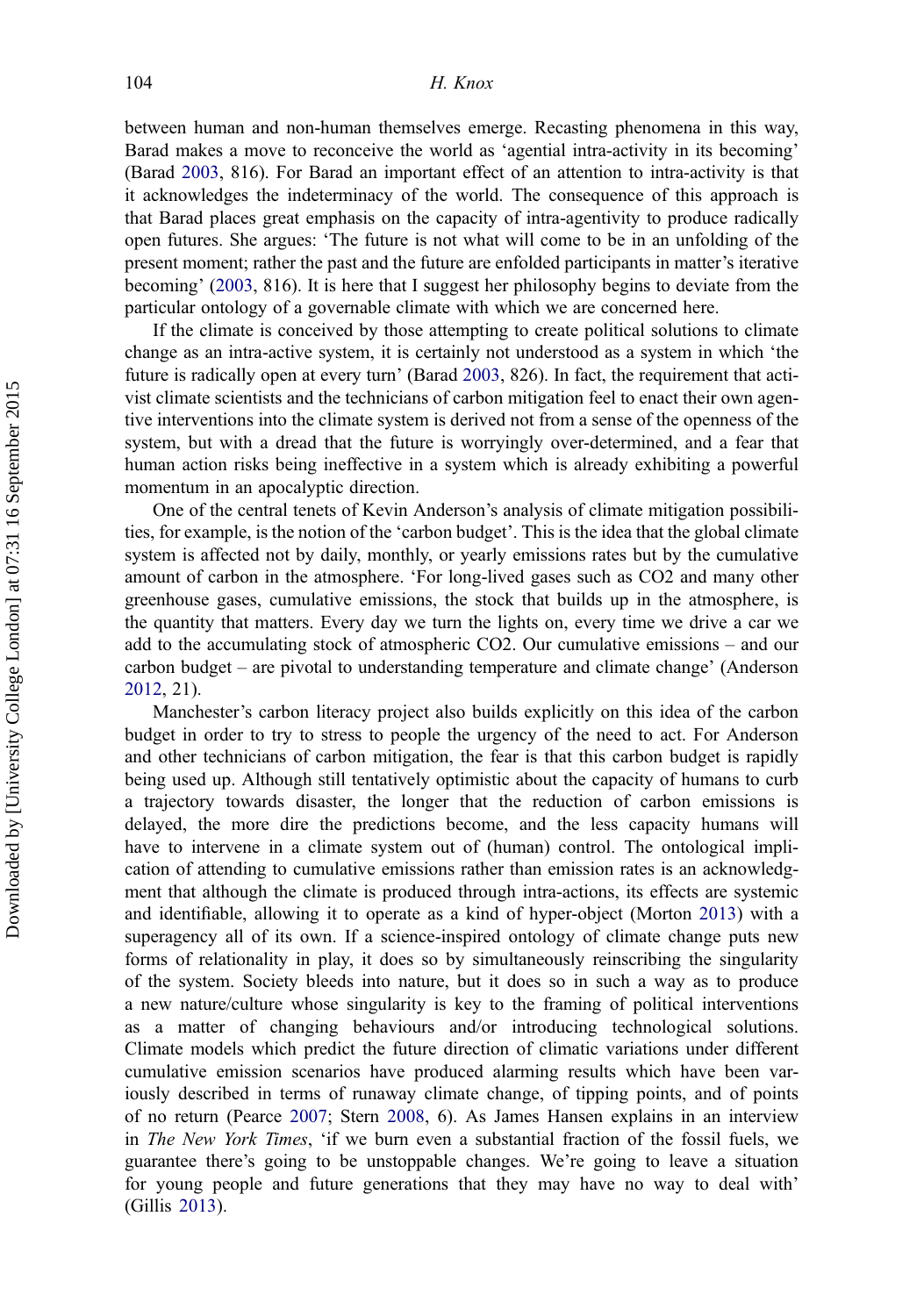For policy-oriented climate science then, the systemic interactions that climate science has come to model have a temporal element that demonstrates not just that climates are produced out of a process of systemic intra-action, but that the space and time within which humans will be able to retain a particular, desired intra-active role in the climatological process is closing down. The idea of momentum captured in the concept of 'runaway climate change' points to a scenario that could have been otherwise but is increasingly likely to come to be. Whilst Barad thus holds agency up as central to a new ontological model, in *thinking like a climate* we find not just that phenomena have the capacity to differentiate objects in the process of their becoming but that they also work to differentiate the form that agency itself might take. If the particular climate ontology that we are concerned with here shares with Barad an acknowledgement of intra-active becoming, this same climate thinking also complicates the philosophy of agential realism by putting into question the very nature of agency itself. Where Barad claims that 'particular possibilities for acting exist at every moment, and these changing possibilities entail a responsibility to intervene in the world's becoming, to contest and rework what matters and what is excluded from mattering' (Barad [2003](#page-18-0), 827), climate scientists like James Hansen remind us that 'the important point is that we have started a process that is out of humanity's control',<sup>[2](#page-17-0)</sup> while Kevin Anderson concludes in an attempt to hold on to agency: 'there is real hope, but that hope reduces significantly each day' (Anderson [2012,](#page-18-0) 39). Thinking-like-a-climate requires an acknowledgement not only of the intra-agentive effects of subjects and objects, then, but of the overarching agency of the system-as-a-whole.

The ambivalence towards the capacity of individual human agency to respond to an anthropogenically driven climate system that is overwhelming in its own momentum has important implications for how we might think about the politics of climate change and its relationship to climate science. As discussed in the introduction to this special issue, attention to materiality as a site of politics can at times seem to displace or de-centre human agency in favour of an attention to the affordances and structuring effects of materials themselves. However, a focus on the ontology of climate change seems to demonstrate that climate change is not so much a set of material relations which have political effects by reorganizing people and things in dynamic reconfigurations. Rather, the version of climate change that we find invoked in the mundane technopolitics of carbon reduction provokes a realm of political action which re-poses the question of the relationship between the objectivity of science and the subjectivity of politics.

Far from an attention to the ontology of climate science having the effect of displacing the agency of humans by attending instead to the political agency of things, in the attempts at climate change mitigation that we have considered here it is precisely the particular ontology of climate as systemic interconnection that establishes an imperative that climate scientists and other citizens alike must acknowledge their agency, albeit at the moment at which the possibility of that agency making a political difference seems about to disappear. If the 'science wars' were concerned with the risk that an attention to sociality might pollute the objectivity of science, it is now, ironically, the materiality of climate reconceived as an anthropogenic problem, and its particular ontological characteristics seemingly revealed by contemporary climate science, that is bringing the makers of objectivist science back into the picture as newly reconceived 'political' actors whose political responsibility is defined not by ideology but by a privileged understanding of their (and thus of all of our) participation in reproducing a system of global environmental change.

Although the reduction of responsibility from the collective to the personal register is often seen as an anti-political move, as we have seen here there is an intimate and important relationship between the claims to need to take personal responsibility for climate change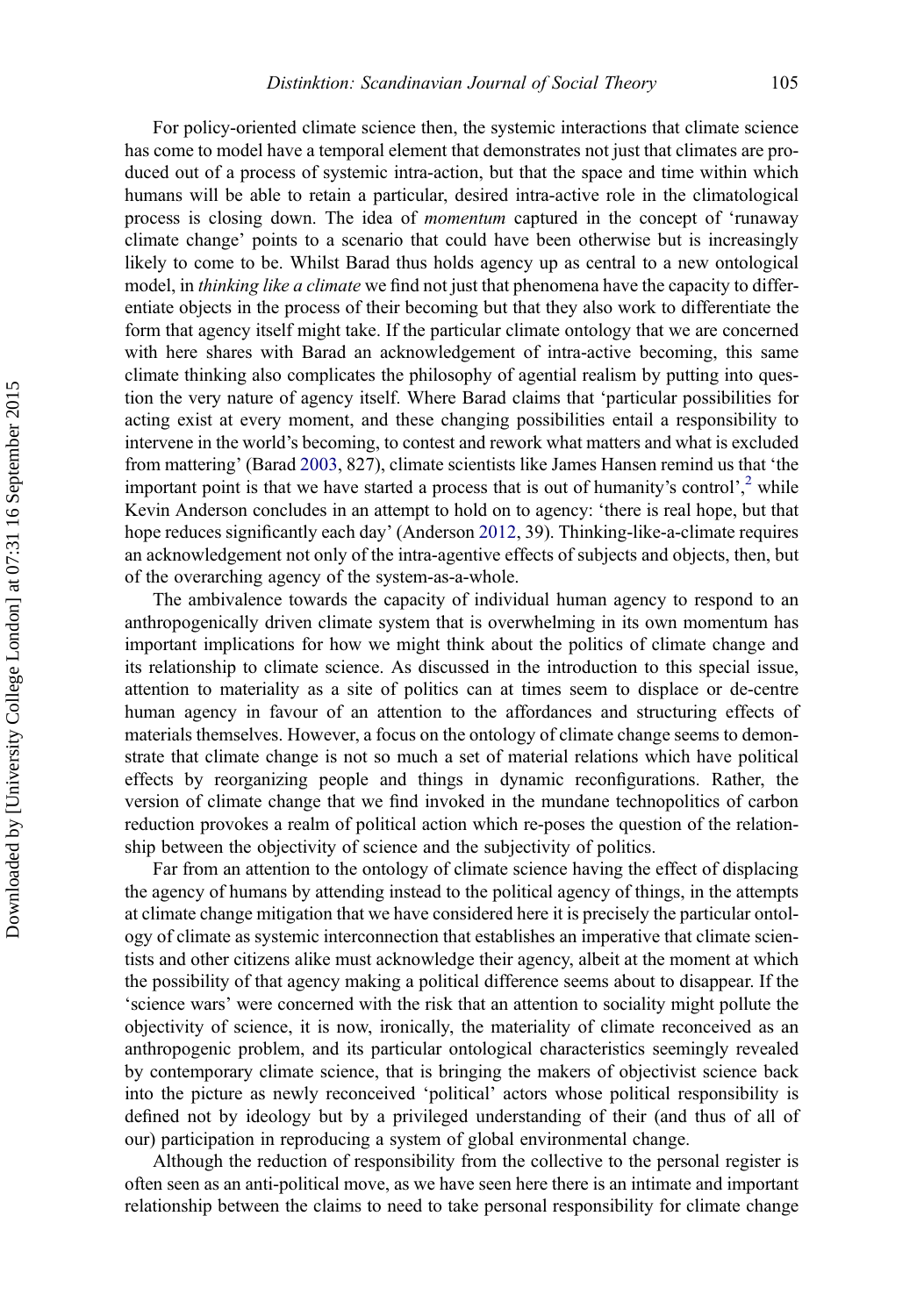and the exhortation that society must act collectively to mitigate this transformation. Here the attempts by activists to lead by example by changing their own practices is meant as a performance of their commitment to a form of political intervention that takes its lead from scientific data on material processes. As the scientific evidence has become more robust, the calls of scientists like James Hansen and Kevin Anderson have at the same time become ever more radical and vociferous. Hansen, who retired in 2013 eventually finding his position as climate activist untenable within the institutional structures of NASA, now dedicates himself full time to the cause of environmental activism.<sup>3</sup> Meanwhile, Kevin Anderson's calls for social and political transformation have also become increasingly revolutionary. Recently feted by anti-globalization activist Naomi Klein (Klein [2013](#page-19-0)), Anderson couples his academic work with speeches to political bodies about the necessity for deep and sweeping social and political change to tame and slow the ravages of a changing climate.

Perhaps then, the politics provoked by large-scale environmental processes is not as 'post-political' as Swyngedouw suggests (Swyngedouw [2010\)](#page-19-0). If the distracting issue of whether anthropogenic climate change is real is gradually being displaced by a consensus that human-induced climate change is happening, then we are entering a moment in which the ontology of climate as established in the interstices of science and policy might become a prompt for a reinvigorated set of arguments about who or what might be the appropriate sites, agents, and custodians of politics. This is not to say that the ontology of climate described here is politically deterministic or indeed emancipatory. But it is to recognize that the politics of climate change is one where questions of responsibility, ethics, and political action can no longer be simply bracketed out as a domain separate from the production of scientific fact (Latour [2004](#page-19-0)). If we are to critique the politics, we must attend simultaneously to the ontological commitments of climate science out of which particular political possibilities resolve. What the effects of this ontologization of politics will be for emergent forms of political intervention itself remains to be seen.

#### Conclusion

This paper has attempted to explore the ontological status of climate as it becomes conceived as an object of climate change governance and the implications of this practical ontology for our understanding of a contemporary relationship between science and politics. In paying attention to the principles of climate as promoted by those who use climate science as the grounds for political intervention, I have proposed an explanation for the emergence of a particular kind of ontological politics which is reorganizing the conceptual parameters of the roles and responsibilities of objectivist scientists, political activists, and climate publics. Ontological politics in this register is a politics where climate change, revealed through predictive climate models that incorporate historical data from different disciplinary sources, provides the grounds for particular kinds of political action. Karen Barad's work has been particularly helpful for investigating this ontology of climate and its implications for a contemporary politics of climate mitigation.

By paying attention to the specific understandings of climate change that cast it as an extended material process that, whilst incorporating new realms of activity, re-establishes itself as a model of a singular reality (Law, this issue), I have demonstrated how this particular ontology of climate has had the effect of opening science up to politics in new ways. Far from displacing the role of the person in the production of the climate as an object of intervention, an attention to the political exhortations that arise from conceiving of climate as a systemic material process is shown to have begun to return science to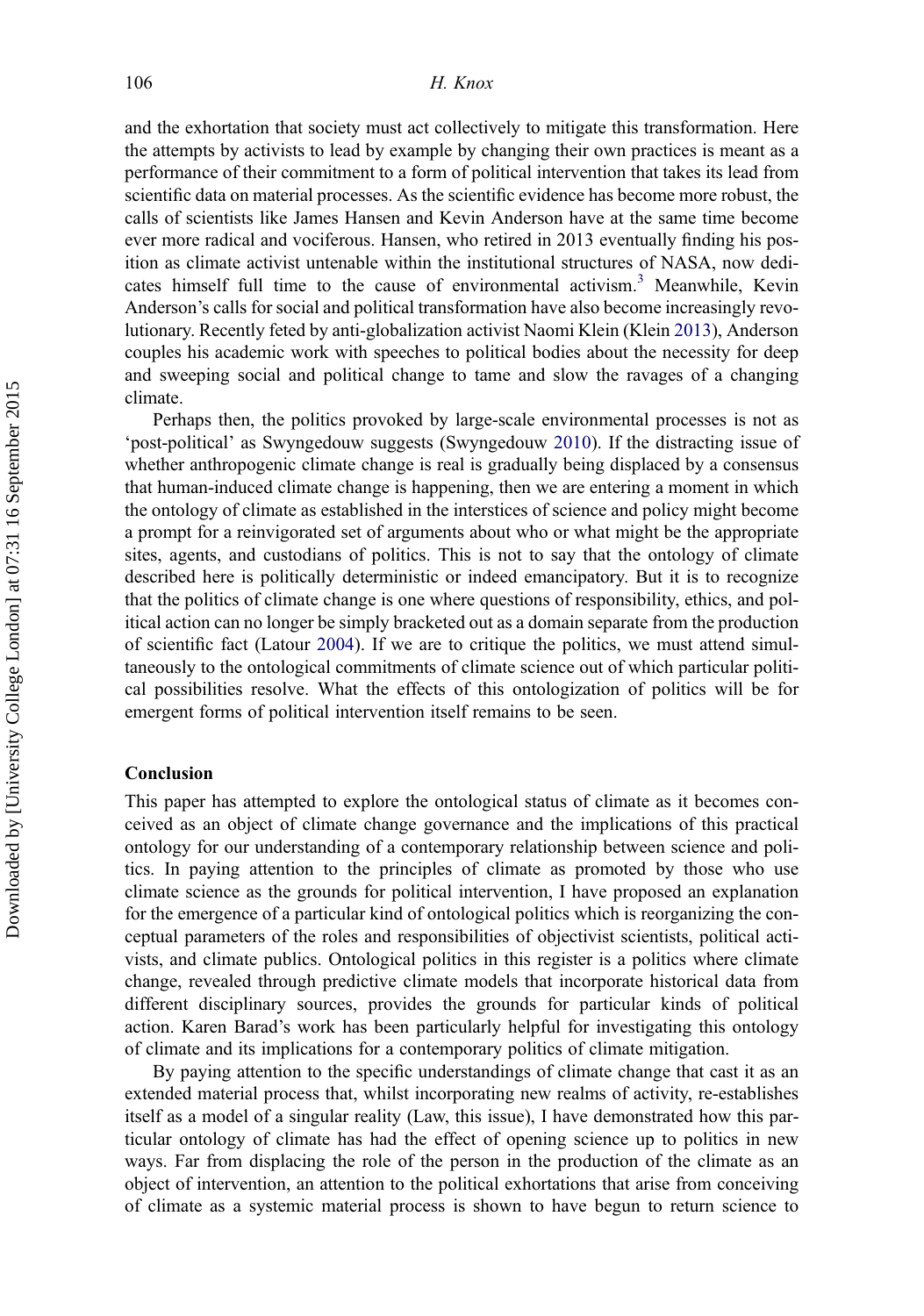<span id="page-17-0"></span>politics, albeit at a moment when the possibilities of mobilizing human agencies against previously unforeseen environmental effects appear to be receding.

Latour and Woolgar's original ground-breaking analysis of scientific practice aimed to elucidate the production of scientific facts in a manner that mirrored scientific practice in its requirement to bracket out a classically sociological version of the human scientist from its description of processes of scientific knowledge production (Latour and Woolgar [1979\)](#page-19-0). At pains to show that science was best explained not through recourse to descriptions of cultural beliefs or value systems, but through a minute attention to the relational enactments that scientists participated in as they mobilized scientific apparatus, experimental equipment, and rules and modes of communication, Latour and Woolgar made a choice not to dwell on the usual sociological categories of personality, biography, and identity in their description of scientific knowledge production. And yet now, even Latour himself has acknowledged the effects of climate change on the status of the scientist as agent: 'While the older problem of science studies was to understand the active role of scientists in the construction of facts, a new problem arises: how to understand the active role of human agency not only in the construction of facts, but also in the very existence of the phenomena those facts are trying to document?' (Latour [2014,](#page-19-0) 2).

With climate science, we find that the stability of scientific representation, whose construction Latour himself revealed so carefully, is being challenged through a material politics in which the agency, morality, and effects of the scientist and his or her society must be read into the scientific models themselves and responded to accordingly. I have argued that it is helpful to conceive of climate as a political material not because it replaces human politics with a politics of matter (Bennett [2010](#page-18-0); Braun and Whatmore [2010](#page-18-0)) but because of the way in which it no longer allows for materiality to stand apart from sociality and, in doing so, opens the door once again for politics to re-enter the domain of objective description where it has, for most of modernity, been bracketed out.

## Acknowledgements

I would like to thank my colleagues at CRESC for many inspirational conversations and the anonymous reviewers of this paper for their insightful comments. I would also like to thank all of those people who helped me during my research to understand the on-going challenges that they are facing as they try to bring climate change into politics.

#### Disclosure statement

No potential conflict of interest was reported by the author.

#### Funding

This research was funded by the Economic and Social Research Council (ESRC) Centre for Research on Socio-Cultural Change (CRESC) [RES-577-28-0001].

#### **Notes**

- 1. For histories of scientific objectivity see Daston and Galison [\(1992](#page-18-0); [2010\)](#page-18-0) and Shapin and Schaffer ([1985\)](#page-19-0).
- 2. Quote from James Hansens TED (Techology, Entertainment, Design) talk "Why I must speak out about Climate Change". Feb 2012, available at: http://www.ted.com/talks/james\_hansen\_why\_i must speak out about climate change?language=en. Last Accessed 19.3.2015.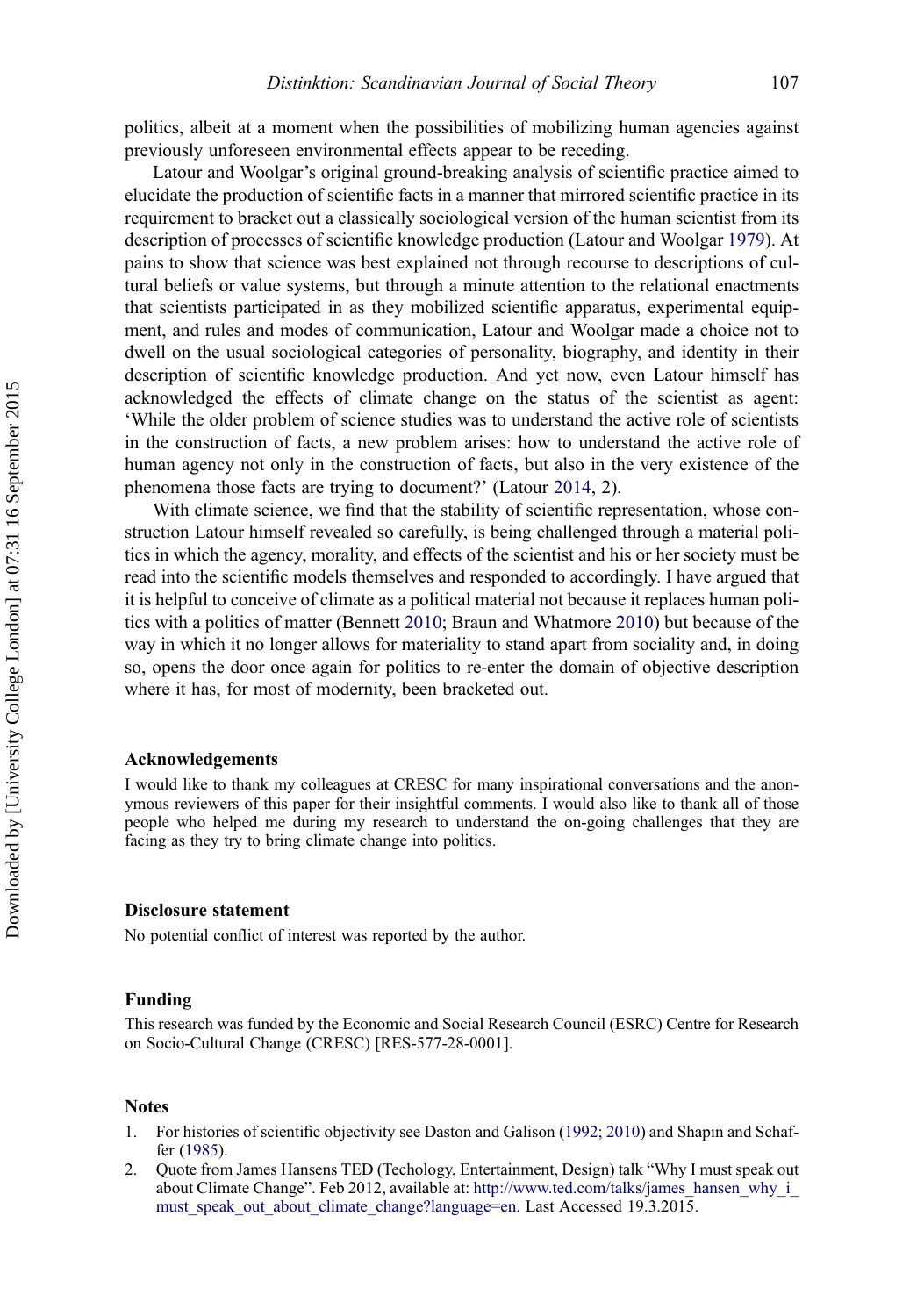#### <span id="page-18-0"></span>108 *H. Knox*

3. As reported in The New York Times and The Guardian newspapers: [http://www.theguardian.](http://www.theguardian.com/science/political-science/2013/apr/02/james-hansen-retires-science-politics) [com/science/political-science/2013/apr/02/james-hansen-retires-science-politics](http://www.theguardian.com/science/political-science/2013/apr/02/james-hansen-retires-science-politics), [http://www.](http://www.nytimes.com/2013/04/02/science/james-e-hansen-retiring-from-nasa-to-fight-global-warming.html?_r=0) [nytimes.com/2013/04/02/science/james-e-hansen-retiring-from-nasa-to-](http://www.nytimes.com/2013/04/02/science/james-e-hansen-retiring-from-nasa-to-fight-global-warming.html?_r=0)fight-global-warming. html? $r=0$ .

#### Notes on contributor

Hannah Knox is a Lecturer in Digital Anthropology and Material Culture at University College London. Her research is concerned with the relationship between technological systems and social change, and she has conducted field-work in the UK and Latin America. Her publications include Objects and Materials: A Routledge Companion and Roads: An Anthropology of Infrastructure and Expertise.

### ORCID

Hannah Knox  $\bullet$  <http://orcid.org/0000-0003-2294-0258>

#### References

Anderson, K. 2012. Climate change going beyond dangerous – brutal numbers and tenuous hope. Development Dialogue 61: 16–40.

- Barad, K. 2003. Posthumanist performativity: Toward an understanding of how matter comes to matter. Signs: Journal of Women in Culture and Society 28, no. 3: 802–31.
- Barad, K.M. 2007. Meeting the universe halfway: Quantum physics and the entanglement of matter and meaning. Durham, NC: Duke University Press.

Bennett, J. 2010. Vibrant matter: A political ecology of things. Durham, NC: Duke University Press.

- Blaser, M. 2010. Storytelling globalization from the Chaco and beyond. Durham, NC: Duke University Press.
- Braun, B, and S. Whatmore. 2010. Political matter: Technoscience, democracy, and public life. Minneapolis: University of Minnesota Press.
- Brysse, K., N. Oreskes, J. O'Reilly, and M. Oppenheimer. 2013. Climate change prediction: Erring on the side of least drama? Global Environmental Change 23, no. 1: 327–37.
- Cook, J., D. Nuccitelli, S.A. Green, M. Richardson, B. Winkler, R. Painting, R. Way, P. Jacobs, and A. Skuce. 2013. Quantifying the consensus on anthropogenic global warming in the scientific literature. Environmental Research Letters 8, no. 2: 024024.
- Daston, L., and P. Galison. 1992. The image of objectivity. Representations (Special Issue: Seeing Science) 40: 81–128.
- Daston, L., and P. Galison. 2010. Objectivity. Cambridge, MA: MIT Press.
- de la Cadena, M. 2010. Indigenous cosmopolitics: Conceptual reflections beyond 'politics'. Cultural Anthropology 25, no. 2: 334–70.
- Edwards, P.N. 2010. A vast machine: Computer models, climate data, and the politics of global warming. Cambridge, MA: MIT Press.
- Funtowicz, S., and J.R. Ravetz. 1993. Science for the post-normal age. Futures 25: 735–55.
- Grantham, J. 2012. Be persuasive, be brave, be arrested if necessary. Nature: International Weekly Journal of Science 491, no. 7424: 303.
- Gillis, F. 2013. Climate Scientist to Retire from Nasa. New York Times, Science Section, 1st April 2013 url: [http://www.nytimes.com/2013/04/02/science/james-e-hansen-retiring-from-nasa-to-](http://www.nytimes.com/2013/04/02/science/james-e-hansen-retiring-from-nasa-to-fight-global-warming.html?pagewanted=all&_r=0)fight[global-warming.html?pagewanted=all&\\_r=0](http://www.nytimes.com/2013/04/02/science/james-e-hansen-retiring-from-nasa-to-fight-global-warming.html?pagewanted=all&_r=0) last accessed 19.3.2015
- Guston, D.H. 2001. Boundary organizations in environmental policy and science. Science, Technology and Human Values 26, no. 4: 399–408.
- Hulme, M. 2009. Why we disagree about climate change. Understanding controversy, inaction and opportunity. Cambridge: Cambridge University Press.
- IPCC. 2014. Summary for policymakers. In Climate change 2014: Impacts, adaptation, and vulnerability. Part A: Global and sectoral aspects. Contribution of Working Group II to the Fifth Assessment Report of the Intergovernmental Panel on Climate Change, ed. C.B. Field, V.R.